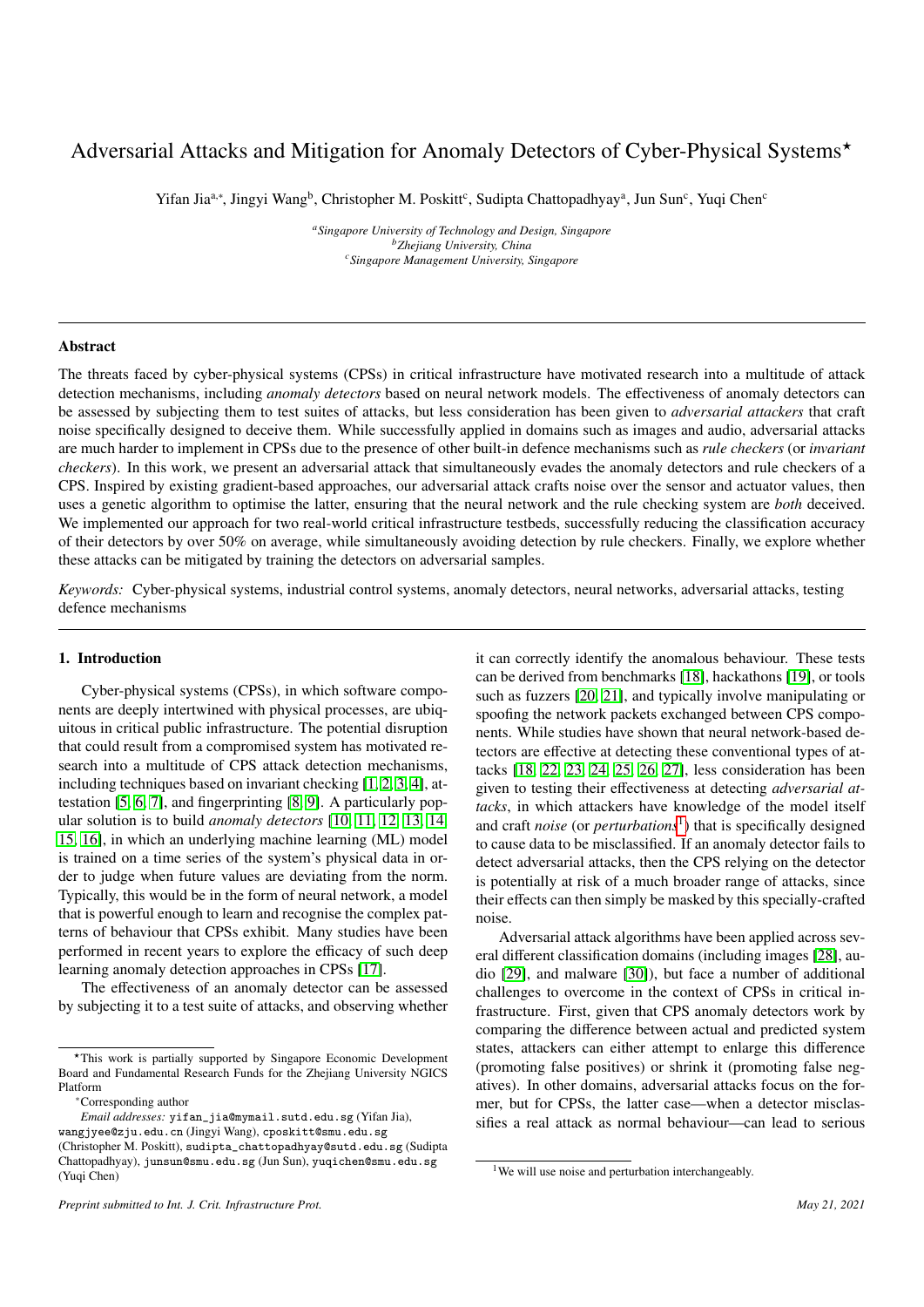consequences. Second, CPS states consist of both continuous and discrete sensor and actuator data, which leads to a complex interplay between the influence of noise and sensitivity to attacks. Finally, neural network-based detectors are rarely the only defence mechanism operating in real systems: typically, CPSs are also equipped with built-in *rule checkers* that monitor for violations of known relationships between specific sensors and actuators (expressed in the form of *invariants*). As a consequence, existing adversarial attacks are insufficient on their own as anomaly detectors and rule checkers must *both* be deceived. Existing studies on evading neural network anomaly detectors (e.g. [\[31,](#page-11-30) [32\]](#page-11-31)) do not assume their presence.

In this work, we present an adversarial attack for testing recurrent neural network (RNN) anomaly detectors of CPSs, which we assume to be equipped with additional rule checkers. Our approach is inspired by a white-box gradient-based approach [\[33\]](#page-12-0), but adapted to meet the aforementioned challenges posed by critical infrastructure. In particular, our solution crafts noise over the continuous and discrete domains of sensors and actuators to deceive neural network-based anomaly detectors. Our experiments show that existing adversarial attacks have limited effectiveness in the presence of rule checkers, so we propose a genetic algorithm to optimise the combination of actuator values in order to *simultaneously deceive* both the anomaly detector and the rule checkers.

We evaluate the effectiveness of our adversarial attacks by implementing them against RNN-based anomaly detectors for two real-world critical infrastructure testbeds: Secure Water Treatment (SWaT) [\[34\]](#page-12-1), a multi-stage water purification plant; and Water Distribution (WADI) [\[35\]](#page-12-2), a consumer distribution network. We demonstrate that our adversarial tests successfully and substantially reduce the accuracy of their anomaly detectors. Despite the general effectiveness of SWaT's builtin rule checkers, our genetic algorithm allows the attacker to evade them, while still achieving a similar accuracy reduction in the anomaly detector. Finally, we explore the possibility of mitigating attacks by training on adversarial samples, finding it is difficult in general to detect our attacks this way unless they involve a large amount of noise.

Contributions. Our main contributions are summarised as follows:

- We define a threat model for CPS adversarial attackers, and propose a white-box gradient-based attack to construct adversarial tests for deceiving RNN-based anomaly detectors while simultaneously deceiving rule checkers.
- We implement our adversarial attacker, and test it against RNN-based anomaly detectors of SWaT and WADI, two real-world critical infrastructure testbeds.
- We find that our approach significantly reduces the accuracy of the detectors, i.e. around 50% on average, and evades detection by the rule checkers.

### 2. Background

In this section, we state our assumptions about the structure of CPSs, and introduce two real-world examples that our work will be evaluated on. Following this, we define the threat model that our attacks will be based on, as well as what characterises a conventional and adversarial attack. Finally, we provide some background about the anomaly detectors we are testing, as well as the rule checkers that are assumed to be installed.

# *2.1. Cyber-Physical Systems*

In general, we assume that CPSs consist of two interconnected parts. First, a 'physical' part, in which various physical processes are monitored by sensors and acted upon by actuators. Second, a 'cyber' part, consisting of software components such as Programmable Logic Controllers (PLCs) [\[36\]](#page-12-3) that implement some control logic. We assume that sensors, actuators, and PLCs are connected over a network, with PLCs taking sensor readings as input and computing commands to be returned to the actuators. Furthermore, we assume the presence of a Supervisory Control and Data Acquisition (SCADA) system, connected to the PLCs, that can supervise the control process and issue commands of its own.

We assume that CPSs contain two different types of countermeasures against attacks. First, the PLCs may contain some rule checkers, for checking that the sensor and actuator states pertain to some invariant properties (e.g. if a certain sensor falls below a certain range, then a certain actuator should be open). Such rule checkers are standard for industrial CPSs. Second, we assume that a neural network-based anomaly detector [\[37\]](#page-12-4) is present in the SCADA.

SWaT and WADI Testbeds. We carry out our studies on two modern, real-world critical infrastructure testbeds: Secure Water Treatment (SWaT) [\[34\]](#page-12-1), a water purification plant capable of producing five gallons of safe drinking water per minute; and Water Distribution (WADI) [\[35\]](#page-12-2), a consumer supply distribution system. The testbeds are funded by the Singapore Ministry of Defence and serve as key assets for research to be ported to protect actual public infrastructure plants. Though scaled-down, SWaT performs the same processes as actual water treatment plants, and was designed in close collaboration with engineers from PUB (Singapore's national water agency). In particular, SWaT is a six-stage plant including processes such as ultra-filtration, de-chlorination, and reverse osmosis. WADI consists of three stages, across which water is moved into elevated reservoirs, then supplied to consumer tanks on a pre-set pattern of demand.

*Sensors and actuators.* In total, SWaT contains 68 sensors and actuators. Its sensors variously read the level of tanks, pressure, and flow across the system, whereas its actuators include motorised valves and pumps. Sensor readings are typically continuous values, whereas actuators are typically discrete (e.g. 'open' or 'closed'; 'on' or 'off'). Note that a number of SWaT's actuators are 'standbys' that are intended to be used only when the primary actuator fails. These are not considered in our work. After filtering such actuators, there are a total of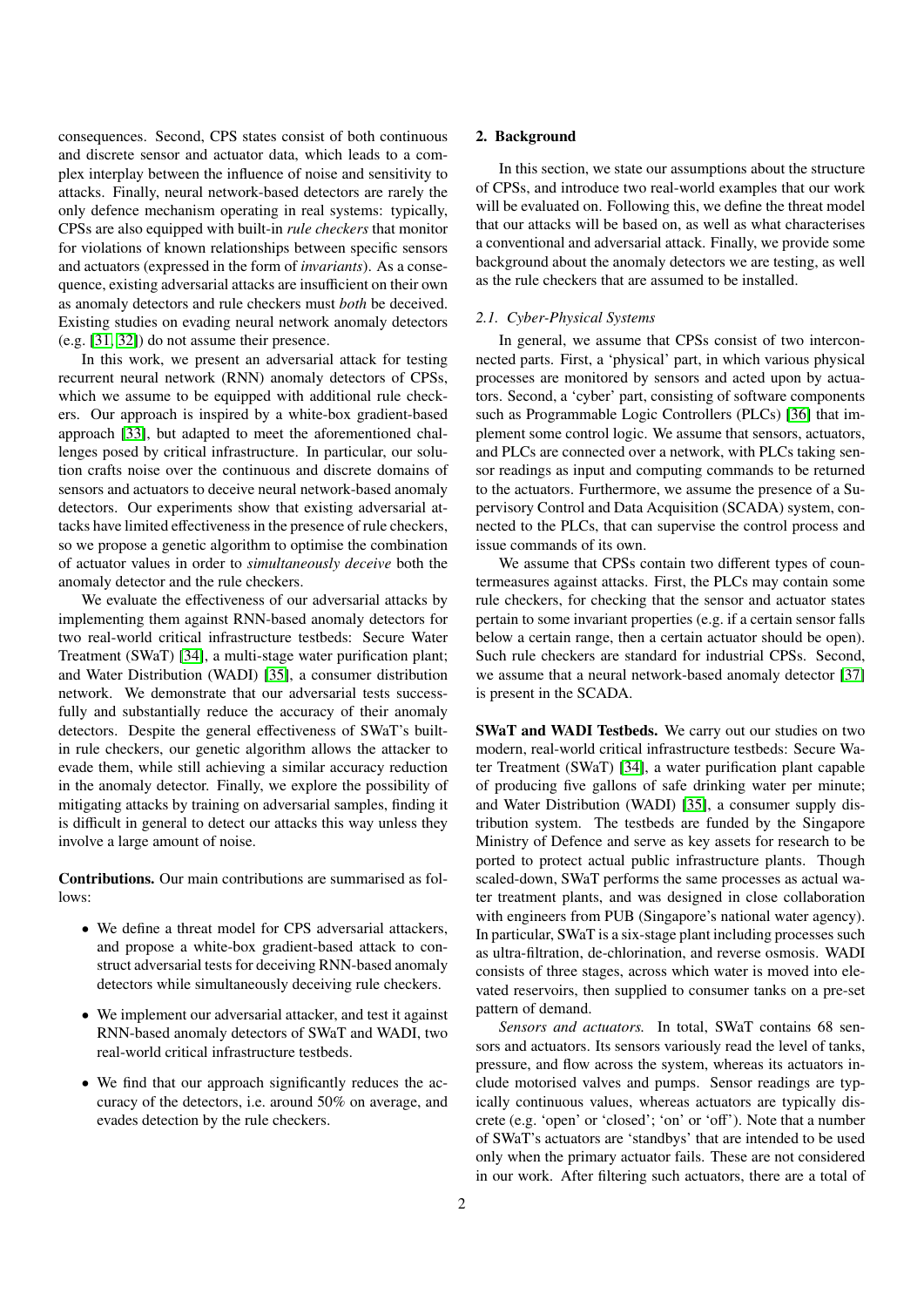<span id="page-2-0"></span>Table 1: Example of log data from the SWaT historian

| Time     | <b>FIT101</b> | <b>LIT101</b> | <b>MV101</b> | <b>P101</b> | P <sub>102</sub> | <b>Status</b> |
|----------|---------------|---------------|--------------|-------------|------------------|---------------|
| 10:00:05 | 2.609         | 523.867       |              |             |                  | Normal        |
| 10:00:06 | 2.637         | 524.103       |              |             |                  | Normal        |
| 10:00:07 | 2.652         | 524.221       |              |             |                  | Normal        |

25 sensors and 26 actuators which are targeted in our study. WADI contains totally 127 sensors and actuators and we will use 70 sensors and 51 actuators after filtering, the sensor and actuators are the same types to those seen in SWaT.

The physical state of a testbed is a fixed ordering of all the sensor readings and actuator configurations at a particular timepoint. Table [1](#page-2-0) illustrates four such states, but for brevity, shows only the sensors and actuators involved in the first stage of SWaT (handling supply and storage). There are two sensors covering water flow (FIT101) and the tank level (LIT101), as well as a motorised valve (MV101) controlling at the inflow pipe of the tank, and a primary pump (P101) and secondary pump (P102) for pumping water out of the tank. The logged data over two seconds indicates that water is flowing into the tank and its level is increasing.

Formally, we will use *x* to denote a system state, consisting of a fixed order of actuators and sensors:

$$
x = [x_{a1}, x_{a2}, x_{a3} \dots x_{s1}, x_{s2}, x_{s3} \dots]
$$

Here, each  $x_a$  represents an actuator value and each  $x_s$  represents a sensor value. *X* is the set of all possible system states. Let *S* be a sequence of system states. We use  $S[i]$  to denote the *i*-th state in the sequence,  $S[i : j]$  to denote the sequence of system states from time *i* to *j*, and  $S[i:]$  to denote the sequence of states from time *i* to the present.

*Communication and control.* SCADA workstations are located in the plants' control rooms. A Human Machine Interface (HMI) is also located inside each plant and can be used to view the process states and set parameters. Control code can be loaded into the PLCs via the workstations. We can also acquire data logs (as well as network packet flows) from the historian at pre-set time intervals.

A multi-layer network enables communication across all components of SWaT and WADI. A ring network at Layer 0 of each stage enables the responsible PLC to communicate with sensors and actuators, whereas a star network at Layer 1 of the network enables communication between the PLCs. Supervisory systems such as the workstation and historian sit at levels further above.

# <span id="page-2-2"></span>*2.2. Threat Model*

Given that we are testing the defence mechanisms of CPSs as an attacker, we define a threat model that states our assumptions of what an attacker knows about the system and is capable of doing within it.

As depicted in Figure [1,](#page-3-0) our threat model assumes a whitebox setting where an attacker is an insider that has the following capabilities:

<span id="page-2-1"></span>Table 2: Examples of manipulations

| $\sim$        |                                     |               |                 |  |  |  |  |
|---------------|-------------------------------------|---------------|-----------------|--|--|--|--|
| Point         | <b>Start State</b>                  | <b>Attack</b> | Intent          |  |  |  |  |
| <b>MV-101</b> | MV-101 is closed                    | Open MV-101   | Tank overflow   |  |  |  |  |
| $P-102$       | $P-101$ is on<br>and $P-102$ is off | Turn on P-102 | Pipe bursts     |  |  |  |  |
|               |                                     |               |                 |  |  |  |  |
| $LT-101$      | Water level                         | Increase by   | Tank Underflow: |  |  |  |  |
|               | between L and H                     | $1$ mm/s      | Damage P-101    |  |  |  |  |

- 1. The attacker is able to compromise the data transmitted from the physical part of the CPS to the PLCs at Layer 0 of the network.
- 2. The attacker has full knowledge about the RNN-based anomaly detector, including the network architecture, parameters, inputs, outputs, and other attributes.
- 3. The attacker is aware of the presence of rule checkers, but cannot access any information about it other than inputs (i.e. log data) and outputs (i.e. 'normal' or 'anomalous'), which means attackers only know if the data can pass the rule or not.

Compromising transmitted data as in capability (1) is a standard assumption in CPS attacks. We assume that our insider is able to do this via the connections between PLCs and sensors/actuators (i.e. Level 0), but the results of this paper would also hold for the (easier to manipulate) star network at Level 1. Note that (2) is a standard assumption for adversarial attacks on neural networks in general (e.g. [\[38\]](#page-12-5)). We assume a more challenging black-box setting for rule checkers in (3), but our attacks can be applied in a grey- or white-box setting too. In particular, it would likely be easier to engineer a more powerful adversarial attack with grey- or white box knowledge of the rule checker systems.

# <span id="page-2-3"></span>*2.3. Attacks and Detection Mechanisms*

CPS Attacks. With the capabilities given by the threat model, *conventional* CPS attacks are carried out by spoofing the sensor values that are transmitted from the physical part of the system to the PLCs, causing the control logic to issue the wrong actuator commands. For example, if a tank is near-empty, but an attacker spoofs a tank level sensor that is critically high, the pump could incorrectly be activated and lead to some underflow damage. Other examples are given in Table [2.](#page-2-1) The SWaT and WADI testbeds have benchmarks [\[18\]](#page-11-17) containing multiple different attacks of this kind, which have been used to test the effectiveness of different countermeasures [\[18,](#page-11-17) [22,](#page-11-21) [23,](#page-11-22) [24\]](#page-11-23). Furthermore, data sets [\[18\]](#page-11-17) are available containing several days of physical data resulting from subjecting the testbeds to these attacks. This data is suitable for training complex ML models such as RNNs and other kinds of neural networks.

In this work, we aim to test CPSs against more than just these conventional attacks, by expanding the repertoire of attackers to include *adversarial attacks*. Using their knowledge of the underlying RNN of the anomaly detector, adversarial attackers focus on crafting *adversarial examples* that maximise some measure of harm, while masking their true effects from detectors by using carefully applied noise that deceive them.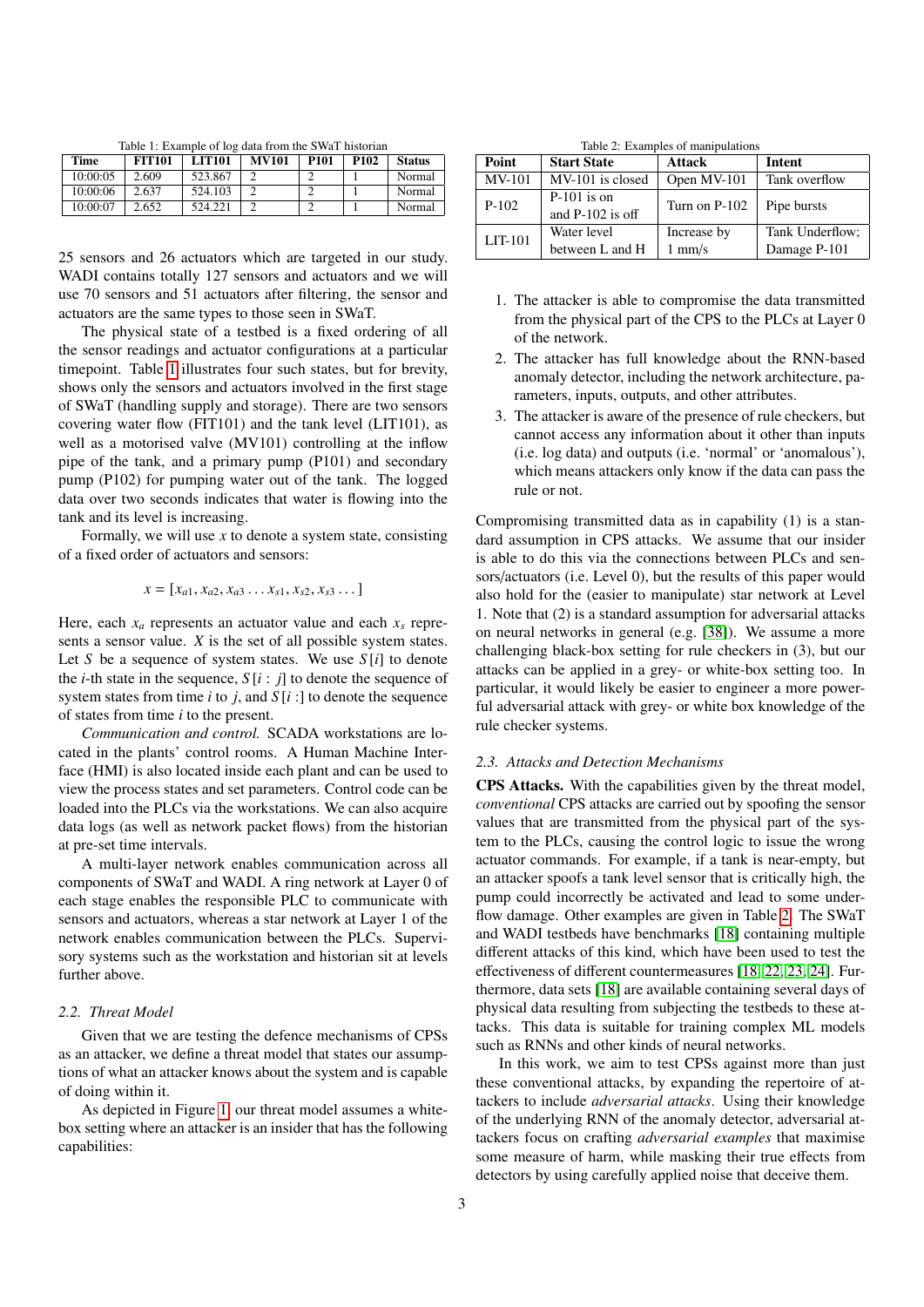

<span id="page-3-0"></span>Figure 1: Overview of a cyber-physical system and an adversarial attacker

To judge the success of a conventional attack, we can check whether at a certain time point *t* there is an *observable impact* in the physical state,  $S[t]$ , i.e. the physical state differs from what it would have been in normal operation. As this is not simple to conclude in general, we leverage the operator-specified acceptable ranges of sensor values to identify that the system has been successfully attacked. For example, in SWaT, LIT101 indicates the water level in the first stage. If the reading is above 1100mm, then while it might not yet have overflowed, it is outside its acceptable range, and thus we conclude that the system is under attack. Note that in SWaT and WADI, these ranges are never entered during as part of normal operational behaviour only in attack scenarios.

To judge whether an adversarial attack is successful is somewhat more complicated. Essentially, the goal is to deceive the anomaly detector and cause it to give an incorrect classification. For example, if the system is behaving normally and is being classified as such, the goal is to apply a minimal amount of noise such that the actual behaviour of the system does not change (i.e. it remains normal), but the anomaly detector classifies it as anomalous (i.e. a false alarm, decreasing confidence in the detector). On the other hand, if the attacker is spoofing sensor values and causing the behaviour to be classified as anomalous, the goal is to craft noise that does not affect the actual behaviour (i.e. it remains anomalous in the same way) but causes the detector to classify it as normal. Thus, for the purpose of experimentation, it is important to be able to conclude that physical effects on the system *before* the noise is applied are the same *after* it is applied too.

Since the definition of attacks is dynamic with respect to changes of input data, for every adversarial sample (normal or anomalous), we have to generate status labels as the ground truth. Figure [2](#page-3-1) presents an overview of how results are generated. Vertically, Data S is the original attack data, Data S' is noisy data after a gradient-based attack by model N, and S" is selected data by a genetic algorithm to pass rule checker R. (The details of these steps are given in Section [3.](#page-4-0)) Horizontally, from each data set  $(S, S'$  and  $S''$ ), we calculate  $Y_T$  using the ground truth function *T* and  $Y_C$  by CUSUM function *C*, where *f* is the



<span id="page-3-1"></span>Figure 2: An overview of input vs output

RNN predictor, and *C*(*f*) represents the anomaly detector. We then get the *Output* by comparing  $Y_C$  and  $Y_T$ . The *Output* inside the figure refers to a lists of standards such as precision, recall and f1. To illustrate this concretely, consider the original attack data S, and the corresponding data S' that results from the application of noise. Suppose a conventional attack is taking place (note the ground truth  $Y_T$ ), and the anomaly detector correctly classifies this data as an attack ( $Y_C$  = attack). In S', however, some noise has been applied to deceive the detector: the data is classified as normal  $(Y_C = \text{normal})$ , but the actual physical effect on the system remains the same ( $Y_T$  = attack). Intuitively, the original conventional attack is still taking place but has been masked by the noise. Note that if the level of noise is too much, or the wrong actuator is manipulated, it is possible to change the ground truth itself, i.e. because the actual physical effect of the attack has changed.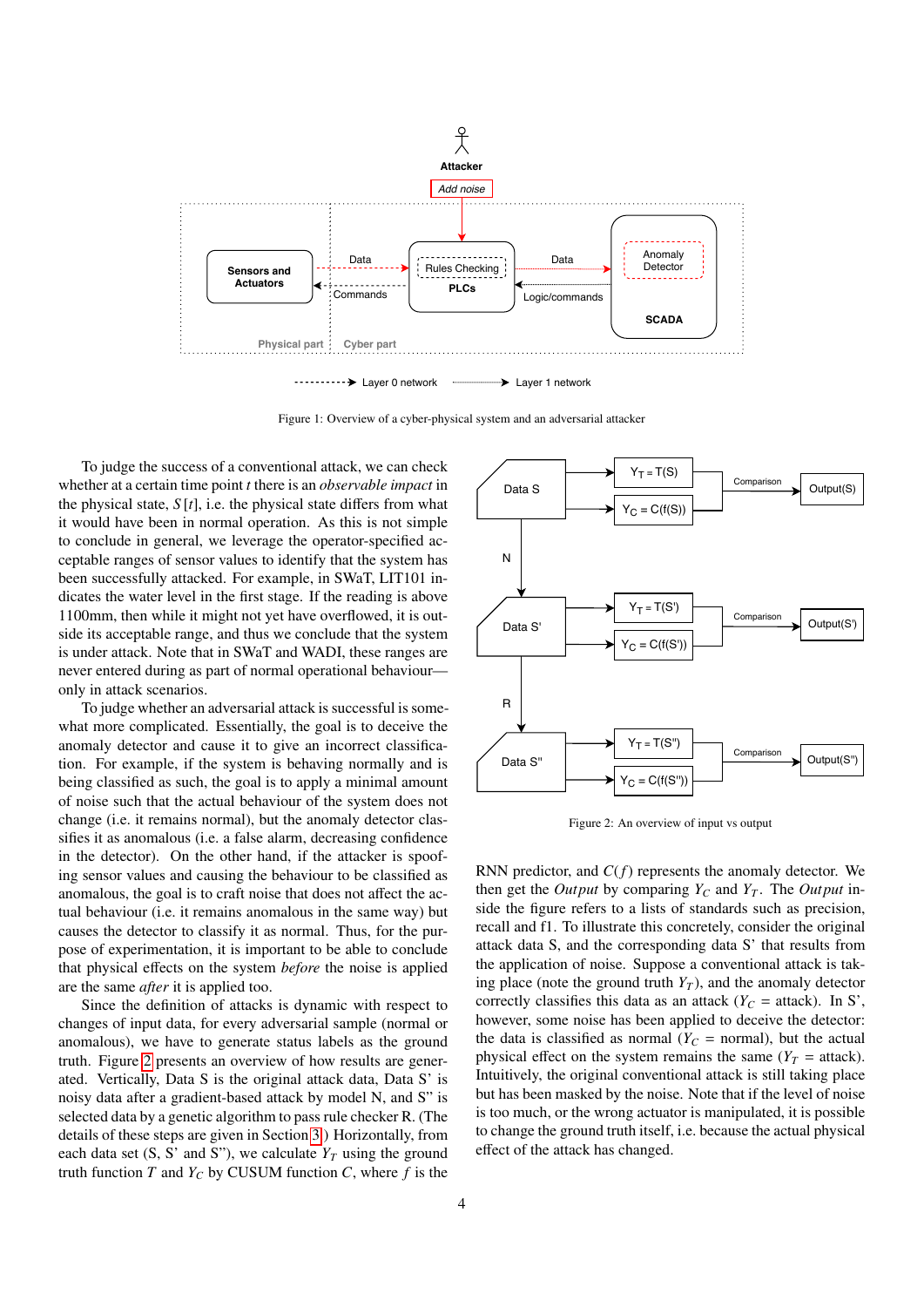<span id="page-4-1"></span>Table 3: Examples of rules

| Condition                      | Rule                            | Time |
|--------------------------------|---------------------------------|------|
| LT101 < 500                    | $MV101 = 2$                     | 12   |
| LTT101 < 250                   | $P101 = 1$ AND $P102 = 1$       |      |
| LT301 < 800                    | $P101 = 2 \text{ OR } P102 = 2$ | 12   |
| $AIT201 > 260 \& FIT201 > 0.5$ | $P201 = 1$ AND $P202 = 1$       |      |
|                                |                                 |      |

Attack Detection Mechanisms. Finally, we describe in more detail two different kinds of attack detection mechanisms, both in the context of SWaT: a rule checker [\[1\]](#page-11-0) and an RNN-CUSUM anomaly detector [\[12\]](#page-11-11).

*Rule checking.* Adepu and Mathur [\[1\]](#page-11-0) have systematically derived a set of invariants, consisting of 23 rules that describe the relationship between sensor and actuator values of SWaT. The idea of rule checking is to implement a set of pre-defined rules in the PLCs that should never be violated. For instance, a sensor value should never exceed its operation range, or regulations that the system should follow under normal operation. We use *R* to denote the set of rules implemented in PLCs for checking. Once a rule  $r \in R$  is violated, the system will raise an anomaly alarm to report that the system is in an abnormal state. Some rules are shown in Table [3.](#page-4-1) Let us take rule 1 as an example. The rule specifies that under the condition that sensor "LIT101" is equal or smaller than 500, the actuator "MV101" is supposed to be 2 (open) after 12 seconds.

*RNN-based anomaly detectors.* RNN-based anomaly detection has been adopted by many systems, especially systems generating time-series data [\[39,](#page-12-6) [40,](#page-12-7) [41,](#page-12-8) [42\]](#page-12-9). In both SWaT and WADI, the idea of such anomaly detectors is to predict the normal behaviour of the system based on historian data *S* using a machine learning model (denoted by *f*). At run time, the system looks at the historian data (of a window-size length), uses *f* to predict the system state  $x'$ , and compares it with the actual system state *x*. If the difference is beyond a threshold, the system is likely to be abnormal. In the work of Goh et al. [\[12\]](#page-11-11), a RNN with LSTM architecture [\[43\]](#page-12-10) is used as the prediction model, and a CUSUM algorithm (denoted by *C*) is used to calculate the differences between the actual value and the predicted value. This approach has been applied to the first stage of SWaT, and is shown to be effective for it. In our work, we re-implement their approach but for *all* six stages of SWaT, and all three stages of WADI, as the anomaly detectors for us to test. As many systems have adopted RNN as a part of their anomaly detectors, our work is more general then simply SWaT/WADI.

Motivational Attack. To help motivate the study that follows, we describe the steps that an attacker—an insider—could perform to successfully manipulate a CPS. First, using their knowledge of the detector, they could implement an adversarial sample generator on a device (e.g. Raspberry Pi) installed between a PLC and its sensors/actuators. Raw data would pass through this generator first with a window size of 12 seconds, and the resulting noisy data would be optimised via a GA so as to pass the rule checkers. The generator would send this camouflaged noisy data to the PLC. The rule checkers and the RNN-based anomaly detectors that would assess this data are implemented



<span id="page-4-2"></span>Figure 3: Workflow for adversarial attacks.

inside the PLC and SCADA, i.e. after the adversarial sample generator step. If the manipulated data avoids detection, then the consequences of the masked attack (e.g. changing an actuator state) can then take effect on the system.

# <span id="page-4-0"></span>3. Methodology and Design

Using the threat model and attack scenarios discussed in Section [2.2,](#page-2-2) we aim to answer the following questions: (1) Is our adversarial attack effective on the anomaly detectors of real-world CPSs? (2) Can we design improved adversarial attack algorithms to deceive *both* the anomaly detector and the rule checking system? We design experiments on actual critical infrastructure testbeds to answer these research questions. To decrease the performance of CPS anomaly detectors, we must overcome a number of challenges in our experiment design:

- There are limited works on adversarial attacks on CPSs, especially for anomaly detectors with RNN models.
- There could be more than one defence mechanism inside the CPS (e.g. rule checkers). To complete an adversarial attack, we need to consider all defences.
- A CPS is typically complex and composed of multiple different sensors and actuators, each with different data types and ranges.
- CPSs are dynamic and hard to predict—certain changes may lead to the system shutting or breaking down. Statistical attacks in other domains do not face this problem.

We provide an an overview of our workflow in Figure [3.](#page-4-2) For a basic CPS set up, data from sensors and actuators go directly to a RNN predictor for attack detection. We thus first apply a gradient-based adversarial attack to deceive the anomaly detector directly. As highlighted earlier, many CPSs also implement a rule checking system (see Section [2.3\)](#page-2-3) to check if the data respects some invariant properties. For such systems, if the adversarial attack is able to deceive a RNN predictor but is detected by the rule checking system, we further use a genetic algorithm in order to deceive the rule checker. Algorithm [1](#page-5-0) shows the overall picture on how we generate adversarial examples to bypass both defences. In the following, we introduce the details step-by-step.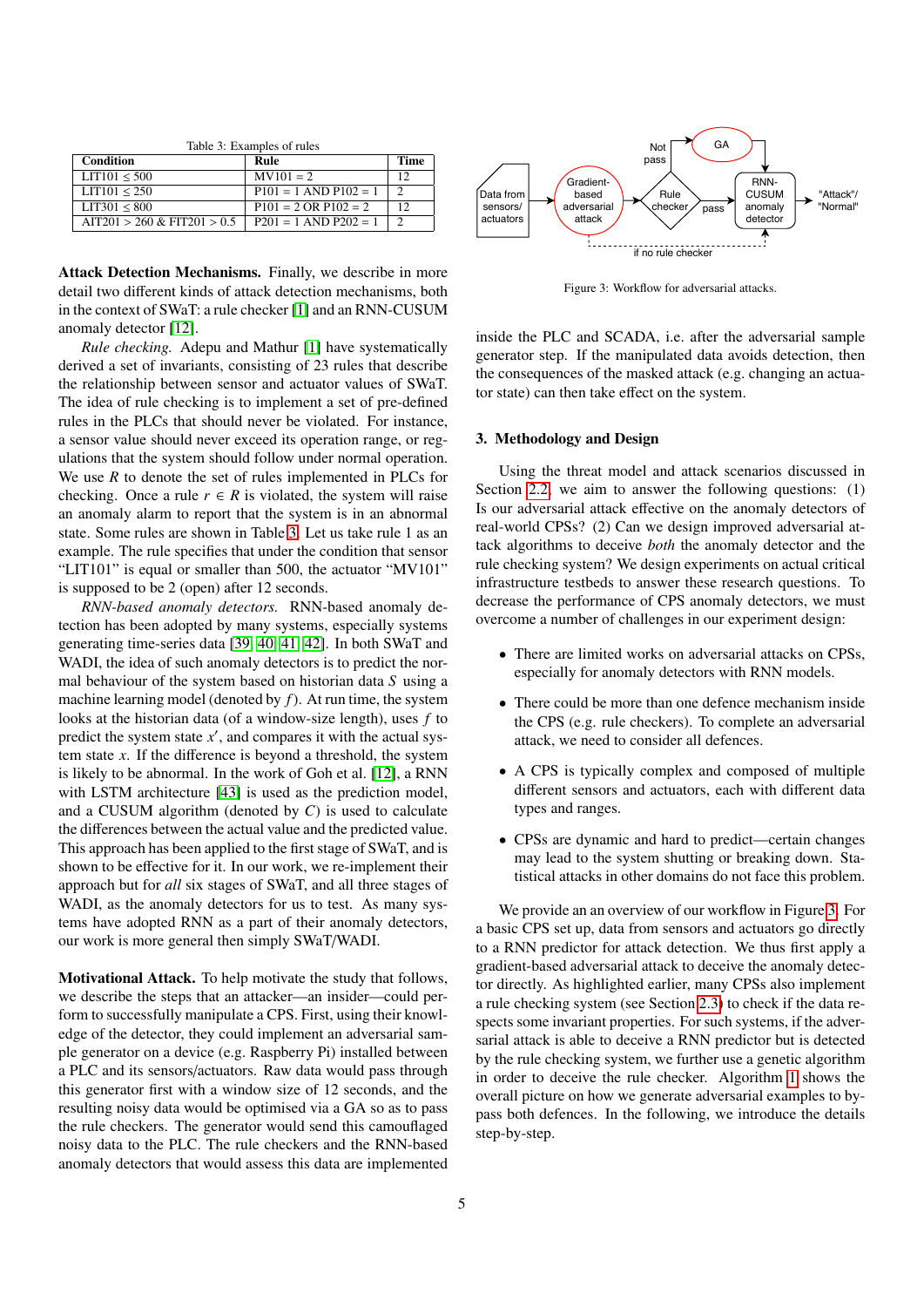Input: Data *S <sup>i</sup>* ; RNN predictor model f; rule Checker R; noise level  $\delta$ 

Output: adversarial examples

- 1 Get gradient direction from f of loss w.r.t. inputs data *S i* ;
- 2 Apply the noise  $\delta$  to  $S_i$  along or opposite the sign of gradients to get  $S_i$ ;
- 3 Use Genetic Algorithm to generate  $S_i''$  to pass rule checker;
- 4 return  $S_i''$

<span id="page-5-1"></span><span id="page-5-0"></span>Table 4: Upper and Lower Control Limit

| Senor         | Upper Control Limit   Lower Control Limit |               |
|---------------|-------------------------------------------|---------------|
| <b>FIT101</b> |                                           | $-1$ $\Delta$ |
| <b>LIT101</b> |                                           |               |

## *3.1. RNN predictor*

Following [\[12\]](#page-11-11), we train an RNN in LSTM architecture from normal data  $S_n$  as our prediction model. The trained model is a many-to-one prediction model  $f : S \rightarrow X$  which takes a certain sequence (parameterised by window size) of data historian as input and makes the prediction of the output of the coming timestamp. For example, a window size of 10 represents a sequential input of the past 10 timestamps.

Once we obtain the predicted output at each timestamp, we then adopt the CUSUM algorithm [\[44\]](#page-12-11) to decide whether the system is in an abnormal state as follows. The difference *d* at timestamp  $i$  (denoted as  $d[i]$ ) is calculated from the predicted value  $x'[i]$  by the RNN model and the actual value  $x[i]$ ; the difference *d* will then be added cumulatively with an allowable slack *c*. We calculate the CUSUM for each sensor with both positive and negative value by the following formula:

$$
SH[i] = max(0, SH[i-1] + d[i] - c)
$$
  
\n
$$
SL[i] = min(0, SL[i-1] + d[i] + c)
$$
  
\n
$$
d[i] = X'[i] - x[i],
$$
\n(1)

where SH represents the set of high cumulative sum and SL represents the low cumulative sum, *d* is the difference between the predicted value  $x$  and actual value  $x'$ , and  $c$  is the allowable slack which is defined as 0.05 multiplied by the standard deviation of *S* . Furthermore, two thresholds, i.e. an Upper Control Limit (UCL) and a Lower Control Limit (LCL), for SH and SL to respectively compare with are required to check whether the system is in an abnormal state. Normally, UCL and LCL are defined according to an experiment for validating the training data. Table [4](#page-5-1) shows the UCL and LCL from stage 1 of SWaT as an example.

The threshold selection for CUSUM is according to the validation of the attack data. We compare the CUSUM value for each sensor with attack labels, and set the threshold as the lowest peak of the CUSUM value that indicates an attack. Figure [4](#page-5-2) presents a CUSUM value example for sensor LIT101, the top



<span id="page-5-2"></span>Figure 4: A CUSUM value example for sensor LIT101

graph is the negative CUSUM value *S L* of LIT101. The bottom picture is the actual label of data: 1 means 'under attack' and 0 means 'normal status'. By comparing the two graphs, every peak value that is over the threshold from the *S L* indicates an attack. We choose the lowest peak value as the threshold and it is indicated by the red dot line with value of −2. We calculate all thresholds accordingly.

To answer the research questions, we design experiments with the following concerns: RNN predictors (as described by Goh et al. [\[12\]](#page-11-11)) are trained using normal data, in which there are 51 features for SWaT and 21 features for WADI. Recall that these RNNs make a prediction of the data at time *t* from a window of continuous data, which we use to compare with the actual records to decide if it is normal or an attack. In our experiments, we choose different window sizes for SWaT and WADI. For SWaT, we use 12s, which is the maximum delay from the rule checking system. For WADI, we use 10 timestamps, due to the slow speed of change in its physical processes. As the system is dynamic and the ground truth is changing whenever data is changing (see the difficulty discussed in Section [3\)](#page-4-0), we compare the results of the ground truth model  $Y_T = T(S)$  with the results from the anomaly detector  $Y_C = C(f(S))$  to calculate the original anomaly detector accuracy of data S, and get the difference between  $Y_T$  and  $Y_C$  to get accuracy of data  $S'$ .

#### *3.2. Adversarial Attacks*

Our next step is to construct adversarial examples which aim to deceive the anomaly detectors. We consider two cases. Firstly, we construct adversarial examples to deceive only the RNN predictor. Secondly, we take a step further to deceive both the RNN predictor and the rule checking system, which is more realistic and challenging.

In both cases, we assume a white-box attack in which the attacker can access the trained RNN model (and its parameters) and is able to compromise the data transmitted to the PLCs. The goal of the attacker is thus finding a minimum perturbation  $\delta$  on the original input x such that the detector will make a different decision from the original one. Formally, given the input *x* at each timestamp and the RNN detector *f*, the objective of an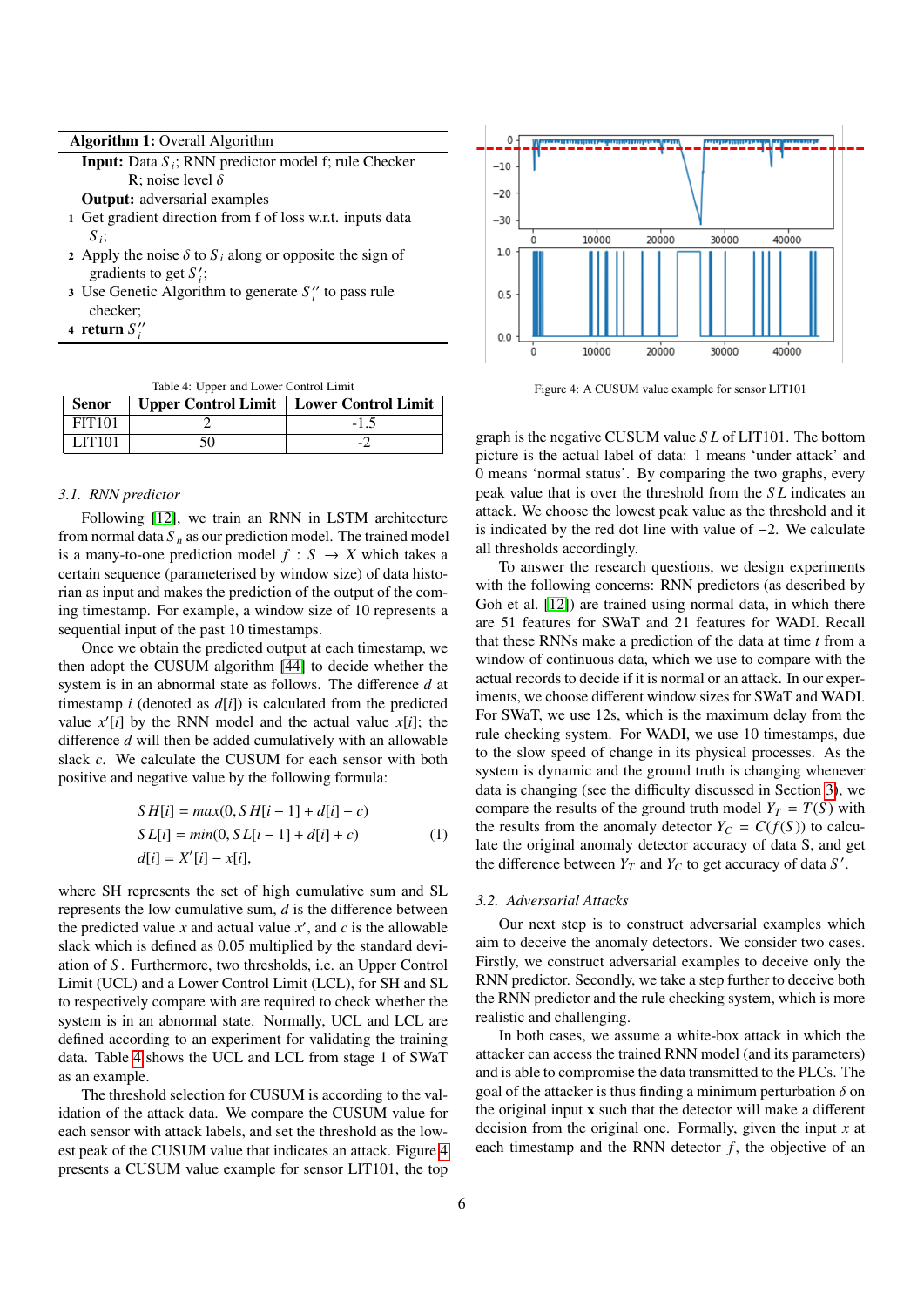<span id="page-6-0"></span>attacker is to:

$$
\min \delta
$$
  
s.t.,  $f(\mathbf{x}) \neq f(\mathbf{x} + \delta)$  and  $\|\delta\| \leq \tau$  (2)

where  $\tau$  is a small value that restricts the manipulation range of **x** according to a certain norm  $\|\cdot\|$  (to measure the distance of the modification). The success of such an attack will deceive the detector in two ways. In the case that the detector detects an actual anomaly, the adversarial attack will be able to bypass the detector and put the system in danger (without noticing that the system is in the abnormal state). In the case that the detector detects an actual normal status, the adversarial attack will deceive the detector into raising false alarms. Though there are a lot of works on adversarial attacks on feed-forward networks in multiple domains [\[45,](#page-12-12) [46,](#page-12-13) [47,](#page-12-14) [48\]](#page-12-15), *there are relatively few on RNN as anomaly detectors and in the CPS domain which combines discrete and continuous values.* We introduce in detail how we solve the problem in the CPS setting.

Adversarial Attacks on RNNs. In the primary setting, we aim to construct adversarial examples only for the RNN detector. In contrast to traditional adversarial attack domains for classification (e.g. image or audio), the anomaly detector uses the CUSUM algorithm to check the difference between the predicted output and the actual output, then classifies normal or abnormal behaviour, with the system raising an anomaly alarm if the difference between them is beyond a threshold. Thus, we distinguish two scenarios in order to deceive the CUSUM checker. The first scenario is to mask the normal states to be recognised as abnormal. This results in a similar case with Eq. [2](#page-6-0) as follows.

$$
\min \delta
$$
  
s.t.,  $||f(\mathbf{x} + \delta) - y*|| \ge \Delta \text{ and } ||\delta|| \le \tau$  (3)

<span id="page-6-1"></span>where x is the original state, *y*∗ is the actual output of the system,  $\Delta$  is the acceptable difference (threshold for classifying anomaly). Notice that in this scenario the original state  $x$  is classified as normal, i.e.,  $|| f(x + \delta) - y* ||| < \Delta$ .

The second scenario is to mask an anomaly as a normal system state. The formalisation is slightly different as follows.

$$
\min \delta
$$
  
s.t.,  $||f(\mathbf{x} + \delta) - y*|| < \Delta \text{ and } ||\delta|| \le \tau$  (4)

<span id="page-6-2"></span>Notice that in this scenario the original state  $x$  is classified as anomalous, i.e.,  $|| f(\mathbf{x} + \delta) - y\ast)|| \ge \Delta$ .

<span id="page-6-3"></span>The remaining key challenge to solve Eq. [3](#page-6-1) and Eq. [4](#page-6-2) is to calculate the perturbation  $\delta$ . For this, we adopt the idea of gradient-based attacks [\[49\]](#page-12-16), which perturbs the input *along the gradient direction to maximise the change in the model prediction.* The perturbation can be formalised as:

$$
\mathbf{x'} = \mathbf{x} + \delta
$$
  
\n
$$
\delta = \epsilon \cdot sgn(\nabla_x l(\mathbf{x}, y*))
$$
\n(5)

where  $x'$  is the resultant adversarial example,  $\epsilon$  is a constant representing the magnitude of the perturbation and *l* is the loss function. In this work, we choose Mean Square Error (MSE) as the loss function. This is suitable for solving Eq. [3](#page-6-1) where we aim to find a perturbation which would enlarge the difference between  $f(x)$  and  $y*$ . On the other hand, to solve Eq. [4,](#page-6-2) we need to do the opposite and shrink the difference. To achieve this, we add perturbation along the *opposite* direction of the gradient instead. That is,

$$
\mathbf{x'} = \mathbf{x} - \delta
$$
  
\n
$$
\delta = \epsilon \cdot sgn(\nabla_x l(\mathbf{x}, y*))
$$
\n(6)

<span id="page-6-4"></span>Notice that in Eq. [5](#page-6-3) and [6,](#page-6-4)  $\epsilon$  is a constant. This is not suitable for CPS setting with variables of discrete values. To solve the problem, we adapt the perturbation as follows and propose an adapted version of the Eq[.5](#page-6-3) and Eq[.6](#page-6-4) in practice:

$$
\mathbf{x'} = \begin{cases} \mathbf{x} + \delta, & \text{if } S_a = \text{normal} \\ \mathbf{x} - \delta, & \text{if } S_a = \text{attack} \end{cases}
$$
  
(7)  

$$
\delta = sgn(\nabla_{\mathbf{x}} l(\mathbf{x}, y')) \cdot \vec{\epsilon}
$$

where  $\vec{\epsilon}$  is a diagonal matrix, and the value of each element from  $\vec{\epsilon}$  is defined according to the data type of each feature which represents the magnitude of the perturbation for each feature. The smaller that  $\vec{\epsilon}$  is, the less is the perturbation.

We distinguish three different types of features (to solve the challenge introduced in Section [3\)](#page-4-0), i.e. actuators, valves and pumps, and thus add different perturbations on them. For sensors, we add a perturbation  $\lambda$ , which represents the percentage of the perturbation w.r.t. the original value. There are two types of actuators, valves and pumps. After normalisation, there are three values for valves: 0 for opening/closing, 0.5 for close and 1 for open. For pumps, there are two values: 0 for close and 1 for open. In order to follow the character of discrete values for actuators, we define the  $\epsilon$  of valves as 0.5 and the  $\epsilon$  of pumps is defined as 1. In summary, the diagonal matrix  $\vec{\epsilon}$  are defined as:

$$
\vec{\epsilon}_{jj} = \begin{cases}\n\lambda, & \text{if } \vec{F}[j] \in \vec{U}, \text{ where } \vec{U} \subset \vec{F} \\
0.5, & \text{if } \vec{F}[j] \in \vec{V_m}, \text{ where } \vec{V_m} \subset \vec{F} \\
1, & \text{if } \vec{F}[j] \in \vec{V_p}, \text{ where } \vec{V_p} \subset \vec{F}\n\end{cases}
$$

where  $\vec{F}$  is the set of all features,  $\vec{U}$  is the set of sensors,  $\vec{V}_m$  is the set of all valves, and  $\vec{V}_p$  is the set of all pumps. To give an example, if we only consider data from stage 1,  $\vec{\epsilon}$  =

| 0.01           | 0        | 0        | 0        | $\boldsymbol{0}$ |
|----------------|----------|----------|----------|------------------|
| $\overline{0}$ | 0.01     | $\theta$ | 0        | 0                |
| 0              | $\Omega$ | 0.5      | 0        | $\overline{0}$   |
| N              | $\Omega$ | $\theta$ |          | $\theta$         |
| 0              | $\Omega$ | $\Omega$ | $\Omega$ |                  |
|                |          |          |          |                  |

In addition, to make sure the modified data are realistic, we always clip the adversarial examples to [0, 1] (with sensor values normalised). For example, for a pump with original value 1, if the sign of the gradient at  $V_p[i, j]$  is positive, the perturbed pump value will be 2, which is not acceptable. We thus clip it back to 1.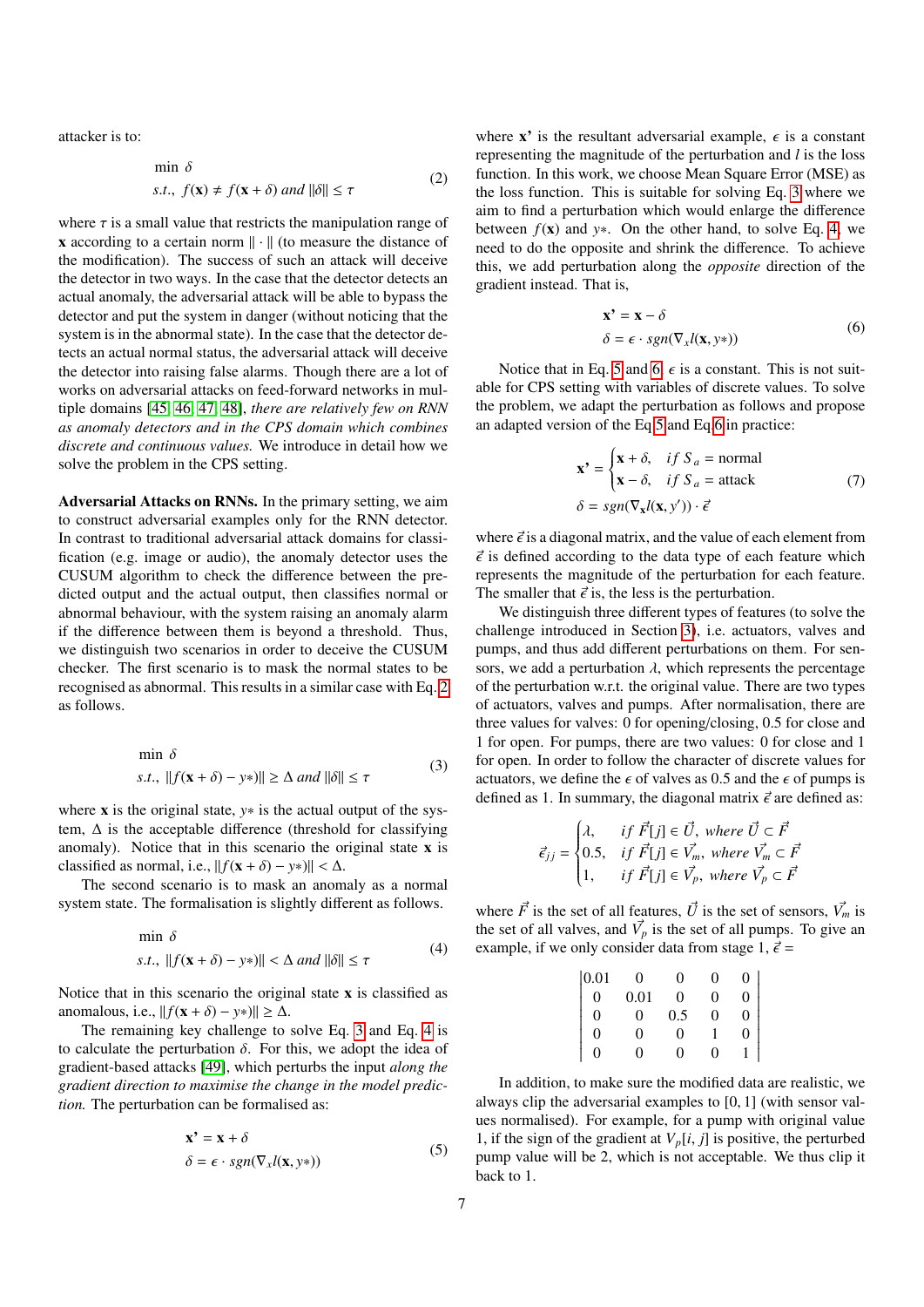|                   | sensor             |                    | actuator          |
|-------------------|--------------------|--------------------|-------------------|
|                   | $\lambda$ (sensor) | $\lambda$ (valves) | $\lambda$ (pumps) |
| sensor $(1\%)$    | 0.01               |                    |                   |
| sensor $(10\%)$   | 0.1                |                    |                   |
| all $(1\%)$       | 0.01               | 0.5                |                   |
| all $(10\%)$      | 0.1                | 0.5                |                   |
| all $(10\%) + GA$ | ີ 1                | ი ร                |                   |

<span id="page-7-0"></span>Table 5: Parameters for SWaT and WADI experiments

Algorithm 2: Adversarial examples construction for RNN detector

| <b>Input:</b> Data $S_i$ ; RNN predictor model f                                                 |
|--------------------------------------------------------------------------------------------------|
| <b>Output:</b> adversarial examples                                                              |
| $1 \ \delta \leftarrow \text{sgn}(\nabla_{\mathbf{x}} l(\mathbf{x}, y')) \cdot \vec{\epsilon}$ ; |
| 2 if $S_i$ is normal data then                                                                   |
| $3 \mid S'_i \leftarrow S_i + \delta;$                                                           |
| 4 else                                                                                           |
| $5 \mid S'_i \leftarrow S_i \cdot \delta;$                                                       |
| 6 end                                                                                            |
| 7 if $S_i'$ cannot pass rule checker then                                                        |
| $\begin{array}{c c} \mathbf{8} & S''_i \leftarrow \text{GA}(S'[i]); \end{array}$                 |
| 9 else                                                                                           |
| 10   $S_i'' \leftarrow S_i'$ ;                                                                   |
| 11 end                                                                                           |
| 12 return $S_i''$                                                                                |

<span id="page-7-1"></span>To assess our research questions, we design an experiment to explore how much noise (i.e.  $\lambda$ , the percentage of perturbation) is required for the attack to be effective at reducing the accuracy of the anomaly detector. We thus design the experiments as following: (1) 1% noise ( $\lambda = 0.01$ ) applied to all sensor values, but actuator values unchanged; (2) 10% noise  $(\lambda = 0.1)$  applied to all sensor values, but actuator values unchanged; (3) 1% noise applied to all values, including actuators  $(\lambda = 0.5$  for valves and  $\lambda = 1$  for pumps); (4) 10% noise applied to all values, including actuators ( $\lambda = 0.5$  for valves and  $\lambda = 1$  for pumps). The attack scenarios and parameters are enumerated in Table [5](#page-7-0) (GA parameters will be discussed in RQ2). The same logic has been applied to WADI.

Additionally, though the method we applied to RNN predictors is aiming to maximise the error of CUSUM, it is still able to be generalised to other neural networks with different targets. As the core idea is adding noise along gradients, which has been shown to be effective for different kinds of neural networks [\[29,](#page-11-28) [38,](#page-12-5) [45,](#page-12-12) [49\]](#page-12-16), the attacker can generate adversarial samples according to attack targets with other neural network models such as deep feed forward neural networks and convolutional neural networks. The attack targets could be wrong predictions, mis-classification, etc.

In summary, we construct adversarial examples for the RNN detector by adding noise for two different attack scenarios in the above way. Algorithm [2](#page-7-1) shows the details. In case the constructed adversarial example could not pass the rule checking system at line 7, we move to the next step to bypass it further.

Adversarial Attacks and Rule Checkers. Rule checkers are widely used to detect anomalies of CPSs in many existing works [\[7,](#page-11-6) [36,](#page-12-3) [50,](#page-12-17) [51\]](#page-12-18). In our experiment, we find that a gradient-based attack for RNN anomaly detectors alone could be easily detected by rule checkers in practice. Therefore, we aim to construct adversarial examples to bypass both the RNN detector and the rule checking system as well by imposing an additional perturbation which is still as small as possible. Note that from our threat model, we assume the attackers only know if the data can pass the rule or not but do not have access to the logic behind them. It is thus infeasible to use constraint solvers to generate attacks satisfying these rules. To address this, our key observation is that the rule checking system makes decisions mainly depending on the status of actuators, i.e. a minor perturbation on the sensor values will not influence the decisions of the rules. Thus, we propose to design a *genetic algorithm (GA)* [\[52\]](#page-12-19) to search for the ideal combination of actuator status to bypass the rule checking systems.

GAs [\[52\]](#page-12-19) are a class of algorithms inspired by natural selection. In this work, we apply a GA to identify the ideal combination of actuator states which can bypass the rule checkers. Our GA consists of four main steps: (1) Form an initial population of the actuator state combinations; (2) Evaluate the fitness score for each candidate; (3) Select candidates with highest fitness score as the "parents"; (4) Apply mutation or cross-over to generate "children". The algorithm will repeat step 2-4 until a candidate satisfies the termination condition or runs out of search budget.

In our setting, a chromosome (a candidate solution) to form the population is the data point to manipulate  $(S'[i])$ . Since our objective is to select the best combination of actuator values, the sensor values need to be kept unchanged. However, the sensor values are taken into consideration since they are necessary to check if the rules are violated or not. As a result, both sensor and actuator values will be used to calculate the fitness score but only actuator values will be allowed for mutation or crossover. We define the fitness function considering two aspects: (1) whether a candidate could pass the rules and (2) how large is the modification. A candidate has a higher fitness score if it passes the rules with minimum modification. Formally, we define the fitness function as:

$$
g = c1 * (1/||S'[i] - S[i]||)
$$

The number of violated rules won't influence the results thus  $c_1$  here is a Boolean variable indicating whether the candidate could pass the rule checker and  $||S'[i] - S[i]||$  represents the modification level. Based on the fitness score, we assign each candidate a probability for selection by normalisation, i.e. a candidate with higher score will have a higher probability to be chosen. In practice, we use roulette wheel selection [\[52\]](#page-12-19).

After selection, we separate out the actuator values of the selected candidate for mutation with probability  $p_m = 0.5$ . For cross-over, we choose one-point cross-over to select only one random cross-over point to align with our purpose of minimising the modification. Next, we calculate the fitness score for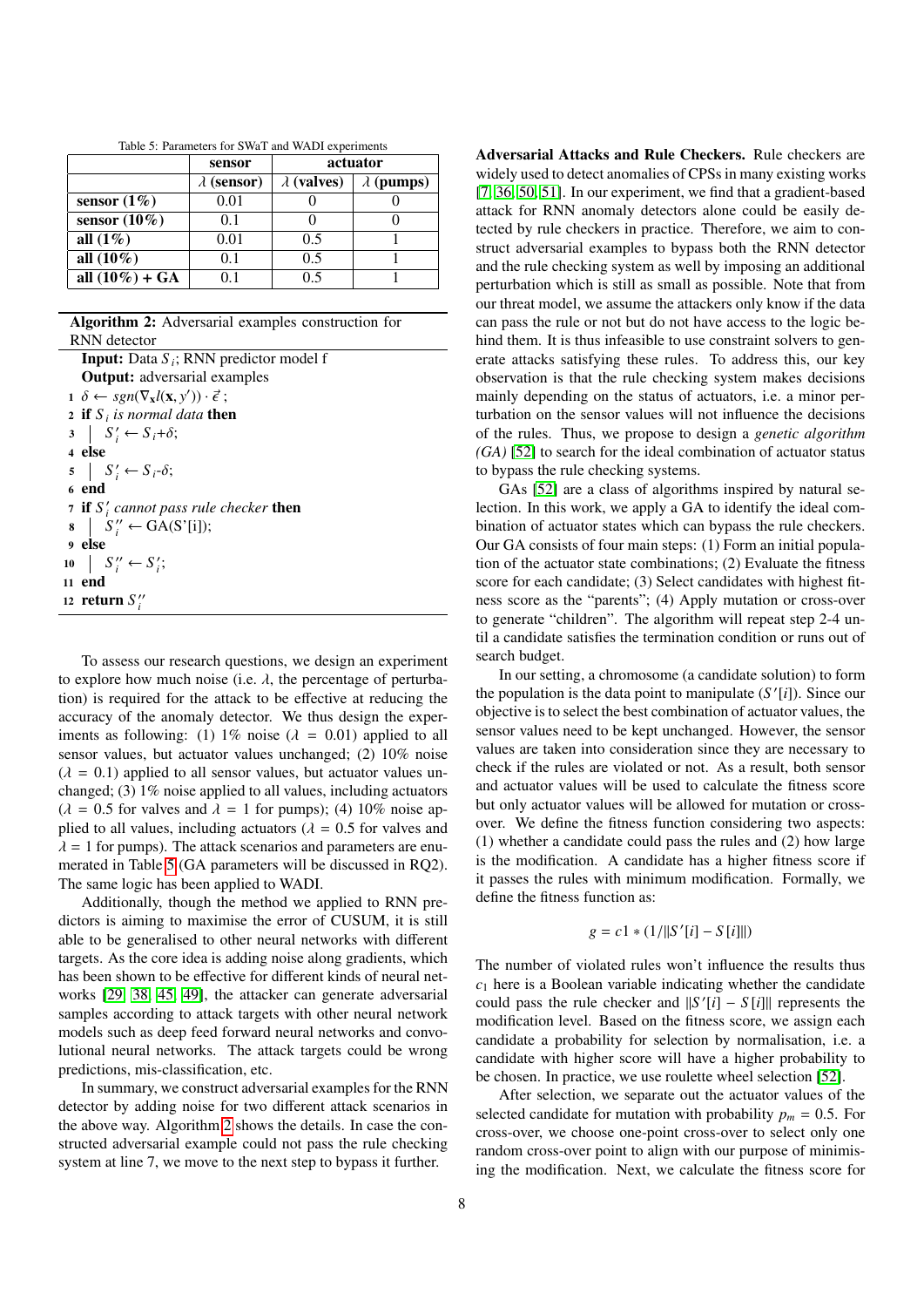all candidates and select *n* fittest candidates to form the new population. This procedure continues until the fittest candidate passes the rule checker or we run out of iterations.

# 4. Evaluation on Cyber-Physical Systems

In this section, we conduct experiments to assess the effectiveness of our adversarial attacks on the anomaly detectors of real critical infrastructure testbeds, especially in the presence of rule checkers. We also investigate whether the anomaly detectors can be adapted to mitigate the threat of adversarial attacks.

# *4.1. Preliminaries*

Our study is based on the SWaT dataset [\[18\]](#page-11-17) and WADI dataset [\[35\]](#page-12-2), which are publicly available [\[53\]](#page-12-20) and have been used in multiple projects [\[12,](#page-11-11) [20,](#page-11-19) [21,](#page-11-20) [54,](#page-12-21) [55,](#page-12-22) [56,](#page-12-23) [57\]](#page-12-24). The SWaT dataset records the system state of 26 sensor values and 25 actuators (in total 51 features) every second, and WADI records 70 sensors and 51 actuators (in total 121 features) every second. The sensor values are integer or floating-point numbers while the actuator values are discrete, e.g. 0 (opening/closing), 1 (closed), or 2 (open). The datasets consist of two types of data:

- *Normal data*: The normal dataset *S <sup>n</sup>* of SWaT was collected over seven days (a total of 496,800 records) when the system was under normal operation, and the dataset of WADI was collected for 14 days (a total of 172,800 records). The data is used to train the LSTM-RNN predictor.
- *Attack data*: The attack dataset *S <sup>a</sup>* of SWaT was collected for four days (a total of 449,909 records) consisting of 36 attacks with labels (normal or attack), and the dataset of WADI was collected for two days (a total of 172,801 records). The data is used as testing data for the anomaly detector.

The neural network models are trained using the Keras [\[58\]](#page-12-25) platform. All the experiments are conducted on a laptop with 1 Intel(R) Core(TM) i7-8750H CPU at 2.20GHz, 16GB system memory, and for the GPU, NVIDIA GeForce GTX 1050 Ti with Max-Q Design. Generating adversarial attacks for SWaT—4 days of data with 51 features—took 4-6 hours varied for different noise, while for WADI, it took 4-6 hours for 3 days of data with 121 features. The code and all the experiment results are available at [\[59\]](#page-12-26).

# *4.2. Experiments and Results*

Our experiments are designed to answer the following three research questions.

*RQ1 (Are our adversarial attacks e*ff*ective on anomaly detectors of real-world CPSs?).* The results for different SWaT and WADI parameters are given in Table [6.](#page-9-0) We observe that the precision, f1, and accuracy have all been reduced after the adversarial attack. Intuitively, accuracy appears to decrease as more noise is added, both in terms of percentage and range of data it is applied to. However, it is possible that with the larger amounts of noise, the noisy data has exceeded the threshold defined as an attack by the model T. Thus the precision, recall and f1 for 10% noise are all similar or higher than 1% noise. Comparing to the original performance of the anomaly detector, the reduced accuracy has shown that the anomaly detector is vulnerable and sensitive to the adversarial attacks.

The final row of the table, where noise is applied to both sensor and actuator values at the same time, has lower accuracy than the sensor-only parameters; this is because involving actuators results in a stronger impact on the RNN predictor, fed through to the CUSUM calculation. The results of precision and recall imply that many false alarms have been generated by the anomaly detector, indicating that changing actuators is easy to be caught by an anomaly detector as an attack. However, the recall of 0.84 in the SWaT table is high: this is because of fewer actuators were changed when we calculated the gradients (i.e. most actuators have gradient 0).

We remark that for WADI, ground truth was determined in a slightly different way to SWaT: instead of using control points (which are not provided for WADI), we calculate the operation range under normal conditions with a small tolerance to set the ground truth model T. As it has more features (121) than SWaT (51), the complexity is more apparent and behaviour is more unpredictable. Therefore the anomaly detector has a lower accuracy on WADI compared to SWaT. However, the overall results still show the gradient-based noise could reduce the accuracy of the anomaly detector, and more noise has a better effect.

The results before and after adding the noise suggest our adversarial attack can reduce the accuracy of RNN-CUSUM anomaly detectors significantly. For the weakest attack of 1% noise on sensors only, the accuracy and f1 (model performance) has been substantially reduced, and the more noise we add, the less accurate the anomaly detector is. However, applying noise to actuators sometimes can reduce the accuracy notably (10% in SWaT), and sometimes insignificantly (1% in SWaT). This observation indicates that successful adversarial attacks on CPSs need to consider the complex interaction between sensor and actuator values.

> *Our adversarial attacks are e*ff*ective on RNN-based anomaly detectors of real-world CPSs, e.g. reducing accuracy from 89.40% to 28.84% in SWaT.*

*RQ2 (How should the attacker compromise the original data to deceive both the rule checkers and the anomaly detector?).* Rule checking systems are commonly used in industrial CPSs as a basic defence mechanism. As WADI has not yet established a rule checking system, our second experiment is only applied to the SWaT testbed, which monitors invariants related to a total of 20 actuators and 11 sensors. To overcome this,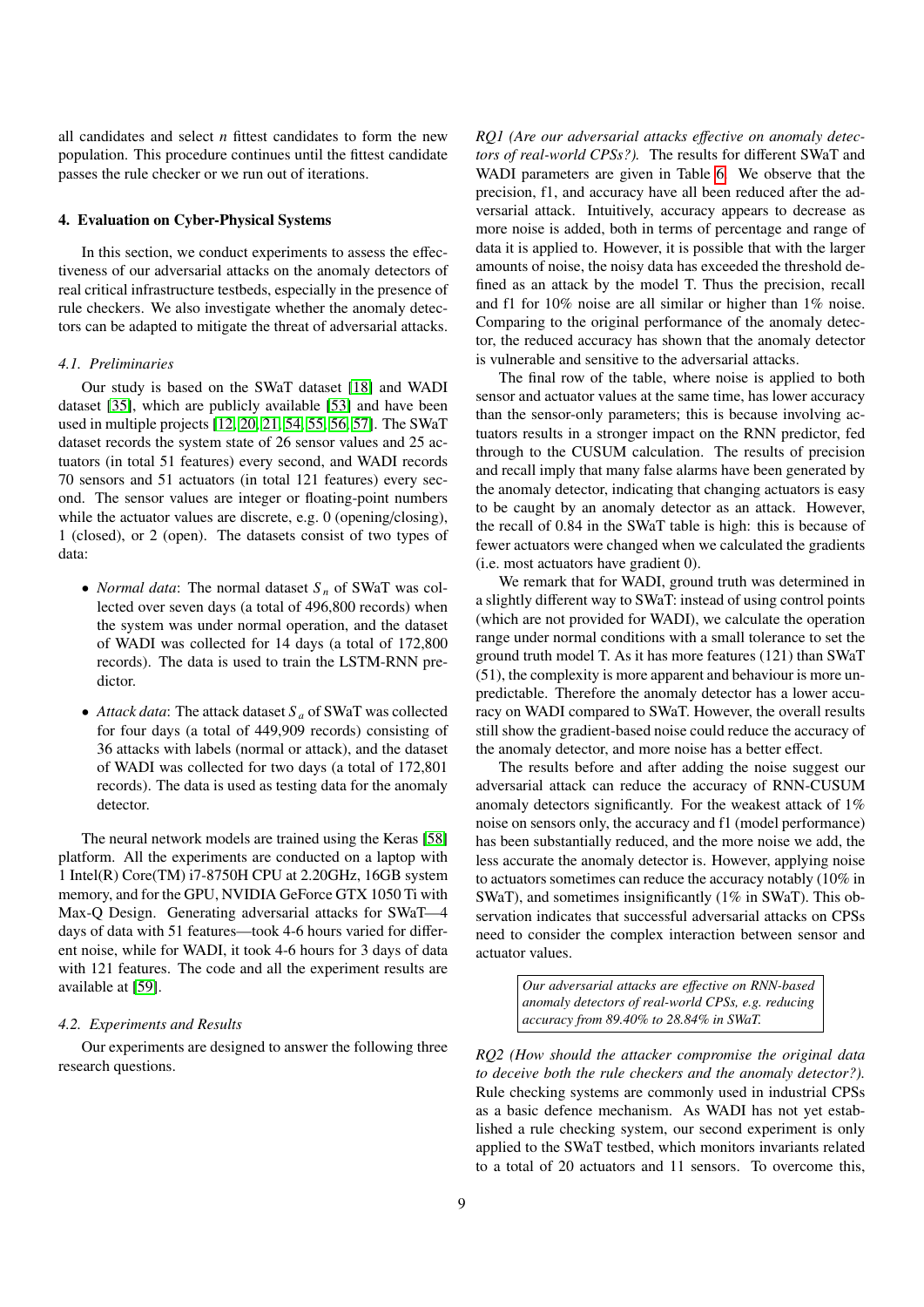|                 | <b>SWaT</b> |        |      |          | WADI  |        |      |           |
|-----------------|-------------|--------|------|----------|-------|--------|------|-----------|
| <b>Attack</b>   | prec.       | recall | f1   | accuracy | prec. | recall | f1   | accuracy  |
| none            | 0.96        | 0.86   | 0.91 | 89.40%   | 0.62  | 0.70   | 0.66 | 71.36%    |
| sensor $(1\%)$  | 0.62        | 0.53   | 0.57 | 52.38%   | 0.43  | 0.65   | 0.52 | 52.85%    |
| sensor $(10\%)$ | 0.65        | 0.58   | 0.61 | 48.78%   | 0.42  | 0.67   | 0.52 | 49.88%    |
| all $(1\%)$     | 0.52        | 0.5    | 0.51 | 51.85%   | 0.34  | 0.96   | 0.5  | 33.28%    |
| all $(10\%)$    | 0.12        | 0.84   | 0.21 | 28.84%   | 0.33  | 0.95   | 0.49 | $32.23\%$ |

<span id="page-9-0"></span>Table 6: Accuracy of the RNN-CUSUM anomaly detector for SWaT/WADI under different attack scenarios

<span id="page-9-2"></span>Table 7: Accuracy of the RNN-CUSUM anomaly detector for SWaT during attacks that *also* deceive the rule checkers

| Attack scenarios   precision   recall |      |      | -f1  | accuracy  |
|---------------------------------------|------|------|------|-----------|
| all $(10\%)$                          | 0.91 | 0.93 | 0.92 | 86.11\%   |
| all $(10\%) + GA$                     | 0.14 | 0.76 | 0.24 | $39.56\%$ |

our experiment applies noise to all data, then fine-tunes the actuator states by using a GA in order to pass the rule-checker. We assume that the attacker does not have the access to the content of the rule, but knows whether the data could pass the rule checker or not. The rules include the relationship between the sensor and actuator values, so we divided a data point *x* into  $x_a = [x_{a1}, x_{a2}, \dots]$  and  $x_s = [x_{s1}, x_{s2}, \dots]$ , and use the GA to generate possible  $x_a$  and keep  $x_s$  to combine back to calculate the fitness score. As our goal is to generate adversarial attacks rather than break down the system, we only use our GA to replace attacks that are being detected by rule checker due to noise.

During the experiments, we found that 88.12% of our adversarial attacks were detected by rule checkers, with the accuracy of anomaly detection for the attacks that evaded them increasing to 86.11%, indicating rule checkers are very effective and necessary for CPSs. Moreover, we found there are some rules are more dominating than others, such as  $RULE19<sup>2</sup>$  $RULE19<sup>2</sup>$  $RULE19<sup>2</sup>$ . Among detected attacks, 71.28% break RULE19. We also found that seven of the rules were never violated.

The results of this experiment are given in Table [7.](#page-9-2) From the table we can see that before we apply our GA, the rule checkers could catch most of our adversarial attacks and increase back the accuracy of detector to 86.11%. However, attacks using a GA have successfully reduced the accuracy to 39.56% without being detected by the rule checker. The accuracy is slightly higher compared to before (28.84%), indicating that using a GA for actuator value selection may sacrifice a drop of accuracy which is reasonable, as GA generated values do not change following the sign of gradients. Besides this, overall performance is almost the same as the same parameter that does not make use of a GA, suggesting that this one allows us to pass the rule checker without much reducing the anomaly detector performance.

> *The attacker can use a GA to optimise actuator values of an adversarial sample to deceive both rule checkers and the anomaly detector.*

*RQ3 (Can we design a defence against such adversarial examples?).* The adversarial examples have more noise compared to original data, so we design a *defence neural network (def-NN)* and a random forest (RF) classification model to distinguish if the data is from an adversarial example or data from the system. If the noise is high enough, at least one of the classifiers should be able to detect the noisy data. The def-NN and RF perform as two binary classifiers. We train models using a dataset consisting of 50% original data and 50% adversarial examples, reserving a portion (with the same ratio) as testing data. The def-NN model is designed with three layers and 100 units for each layer, is trained for 6 minutes with 100 units, with *binary cross entropy* as our loss function with a epoch of 20. The random forest model is implemented using the scikit-learn machine learning library [\[60\]](#page-12-27), and is trained for 5 minutes with 10 estimators.

The results of SWaT and WADI can be found in Table [8.](#page-10-0) The training data and testing data has been split with a ratio of 7:3. The table shows the f1 score and accuracy of testing data with different noise levels as predicted by models fed with different types of training data. As the noisy data and normal data have equal weights, the accuracy for the overfitting problem is 0.50.

The def-NN and RF models have very similar results: (1) the best score happens on testing and training data with the same noise level, indicating that the defence models perform well for similar noise to the training data; (2) both models perform best on data with 'all (10%)' and perform worst on data with 'sensor  $(1\%)$ ', which is reasonable as the noisier data becomes, the easier it is to be detected. We can also see the result that a model predicts better for data which is noisier than its training data. As for the difference: RF models overall perform better than def-NN, especially for WADI data. In SWaT, the model trained from 'sensor  $(1\%)$ ' could be generalised to others, but other models cannot be generalised. In particular, none of the models from def-NN can be generalised to all attack scenarios. To some degree, it shows that generating defences for our adversarial attacks without any information about attack details is difficult. In WADI, both models perform better than SWaT, while def-NN still has the overfitting problem when training data is noisier. These results suggest that our adversarial attacks (designed for RNN) may be able to deceive additional neural network based defences.

Overall, the defence models give us the view that neural network based defences are not as effective as statistics-based defences with respect to our adversarial attacks. Furthermore,

<span id="page-9-1"></span><sup>2</sup> If AIT402<240, P403=1 AND P404=1 after 2 seconds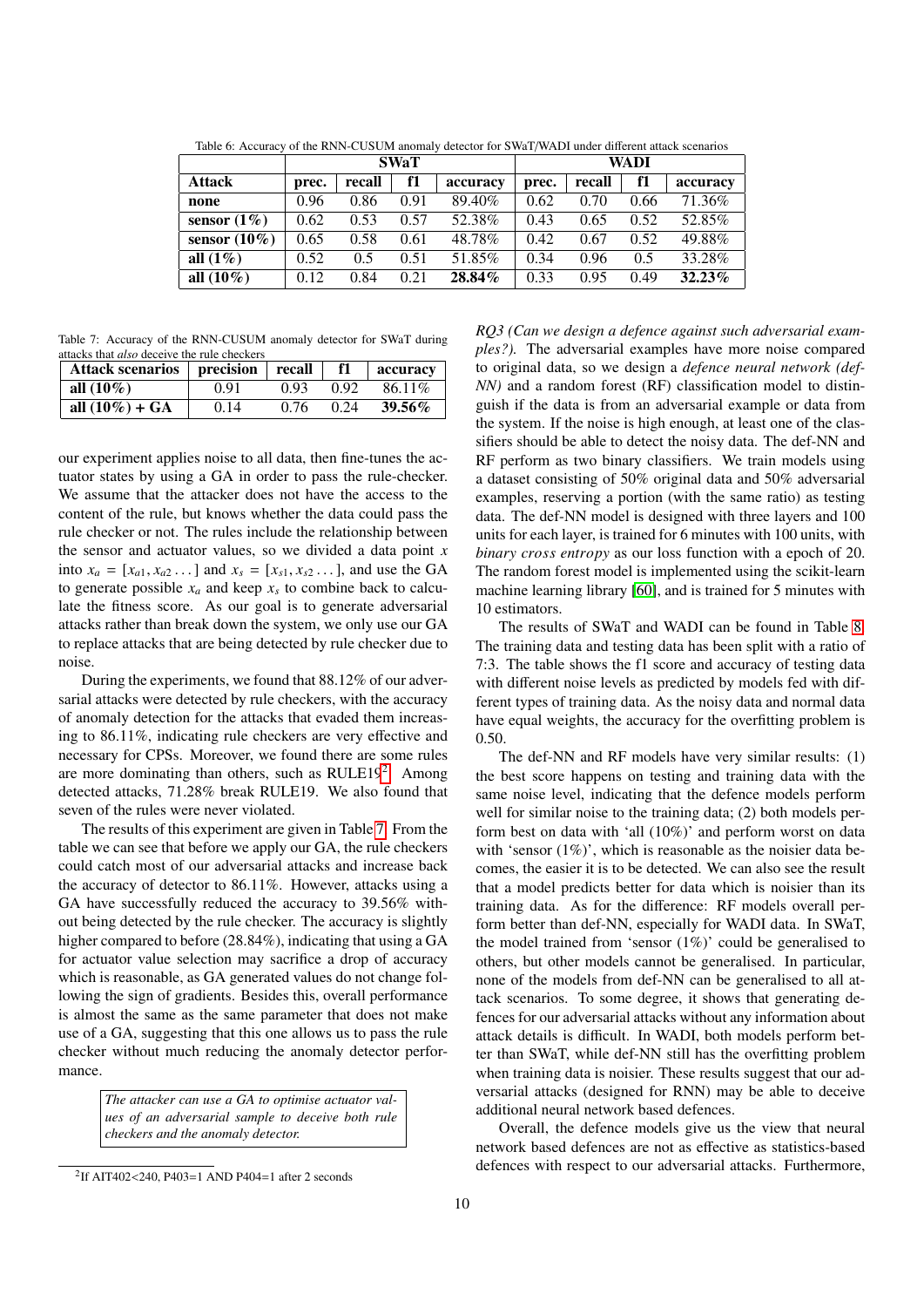| f1/accuracy     |                 | def-NN Testing data |                 |             |              | <b>RF</b> Testing data |                 |             |              |
|-----------------|-----------------|---------------------|-----------------|-------------|--------------|------------------------|-----------------|-------------|--------------|
|                 |                 | sensor $(1\%)$      | sensor $(10\%)$ | all $(1\%)$ | all $(10\%)$ | sensor $(1\%)$         | sensor $(10\%)$ | all $(1\%)$ | all $(10\%)$ |
| <b>SWaT</b>     | sensor $(1\%)$  | 0.99/0.99           | 0.99/0.99       | 0.73/0.78   | 0.95/0.96    | 0.99/0.99              | 0.99/0.99       | 0.99/0.99   | 0.99/0.99    |
| <b>Training</b> | sensor $(10\%)$ | 0.00/0.50           | 0.99/0.99       | 0.15/0.54   | 0.44/0.64    | 0.00/0.50              | 0.99/0.99       | 0.01/0.5    | 0.99/0.99    |
| data            | all $(1\%)$     | 0.00/0.50           | 0.00/0.50       | 1.00/1.00   | 0.99/0.99    | 0.07/0.52              | 0.20/0.56       | 1.00/1.00   | 0.99/0.99    |
|                 | all $(10\%)$    | 0.00/0.50           | 0.00/0.50       | 1.00/1.00   | 1.00/1.00    | 0.01/0.50              | 0.94/0.94       | 0.98/0.98   | 1.00/1.00    |
| <b>WADI</b>     | sensor $(1\%)$  | 1.00/1.00           | 1.00/1.00       | 1.00/1.00   | 1.00/1.00    | 1.00/1.00              | 1.00/1.00       | 1.00/1.00   | 1.00/1.00    |
| <b>Training</b> | sensor $(10\%)$ | 0.99/0.99           | 1.00/1.00       | 0.99/0.99   | 1.00/1.00    | 0.99/0.99              | 1.00/1.00       | 0.99/0.99   | 1.00/1.00    |
| data            | all $(1\%)$     | 0.00/0.50           | 0.00/0.50       | 1.00/1.00   | 1.00/1.00    | 0.99/0.99              | 0.99/0.99       | 1.00/1.00   | 1.00/1.00    |
|                 | all $(10\%)$    | 0.00/0.50           | 0.00/0.50       | 1.00/1.00   | 1.00/1.00    | 0.99/0.99              | 0.99/0.99       | 1.00/1.00   | 1.00/1.00    |

<span id="page-10-0"></span>Table 8: def-NN and RF for detecting adversarial attacks on SWaT and WADI

the more information we have about the adversarial samples, the better defence model we can train. Nevertheless, from the attacker's perspective, the less noise applied, the easier it is to avoid detection.

> *It is hard to design a defence model without any information about adversarial samples. Even with adversarial samples as training data, a neural network defence model cannot be generalised for di*ff*erent systems and attack scenarios.*

## *4.3. Threats to Validity*

There are some limitations of the evaluation and application validity. First, though the two CPS systems are real and operational, they are still testbeds and not at the scale of industrial plants. Second, while our study shows that it is possible to degrade an anomaly detector's accuracy (while simultaneously evading rule checkers), we did not investigate whether this can be translated into an attack that breaks down the system—this is left as future work. Third, the data was collected and labelled in a manual effort, and thus there may be data points that are not accurate, and could increase the bias of the results. Finally, we only considered the recorded attacks of the datasets to train and calculate ground truth, so the methods may not work well for non-recorded attacks.

### 5. Related Work

In this section, we highlight some other work related to the main themes of this paper: anomaly detectors for CPSs, and adversarial attacks for CPS classifier evasion.

Anomaly detection for CPSs is a highly active research area (e.g. [\[11,](#page-11-10) [15,](#page-11-14) [16,](#page-11-15) [27,](#page-11-26) [61,](#page-12-28) [62,](#page-12-29) [63,](#page-12-30) [64,](#page-12-31) [65,](#page-12-32) [66,](#page-12-33) [67,](#page-12-34) [68,](#page-12-35) [69\]](#page-12-36)), in which sensor and actuator data is used to identify possible anomalies in the system's processes or operation. A number of these anomaly detection schemes use knowledge of the processes' physics to apply techniques from control theory [\[70,](#page-12-37) [71\]](#page-12-38), or use that knowledge to derive logical invariants over sensor and actuator states that can be monitored [\[1,](#page-11-0) [4\]](#page-11-3). Our paper, however, focuses on black box anomaly detection schemes that build models from the sensor and actuator data. These schemes can be implemented using techniques such as machine learning [\[7,](#page-11-6) [11\]](#page-11-10) and data mining [\[2\]](#page-11-1).

Black box anomaly detection models can also be obtained through deep learning, i.e. machine learning methods based on

neural networks. Examples for industrial control systems include the deep neural network detector of Inoue et al. [\[11\]](#page-11-10), the convolutional neural network detector of Kravchik et al. [\[27\]](#page-11-26), and the RNN of Goh et al. [\[12\]](#page-11-11). Neural networks detectors have been evaluated on smart grids [\[72\]](#page-12-39), gas oil plants [\[73\]](#page-12-40) and a water tank [\[74\]](#page-12-41). Examples in other types of CPSs include neural networks for probabilistic estimation of brake pressure for electrified vehicles [\[75\]](#page-12-42), an RNN for detecting anomalies in aircraft data [\[39\]](#page-12-6), and neural networks for detecting fault data injections in vehicular CPSs with wireless communications [\[76\]](#page-12-43).

Adversarial machine learning is concerned with the properties of learnt models when targeted by attackers [\[77\]](#page-13-0). The limitations of deep learning models in adversarial settings are well known [\[33,](#page-12-0) [78,](#page-13-1) [79\]](#page-13-2), and adversarial attacks have famously been demonstrated in settings such as audio [\[29,](#page-11-28) [80\]](#page-13-3) and image recognition [\[28,](#page-11-27) [81\]](#page-13-4), e.g. by producing images that are completely unrecognisable by humans yet classified with 99.9% confidence by neural networks.

Given the popularity of deep learning for anomaly detection in industrial control systems, a number of adversarial attacks have been proposed that attempt to evade these defences. Feng et al. [\[31\]](#page-11-30) use generative adversarial networks to generate false sensor measurements that evade LSTM detectors while delivering the attack objective. Erba and Tippenhauer [\[82\]](#page-13-5) spoof sensor values (e.g. using precomputed patterns) and are able to evade three black box anomaly detectors published at top security conferences. Erba et al. [\[32\]](#page-11-31) propose attacks that are able to evade reconstruction-based anomaly detectors: first, a black box approach based on autoencoders, and a white box approach based on optimisation with a detection oracle. Zizzo et al. [\[83\]](#page-13-6) evaluate the impact of adversarial white box attacks based on the fast gradient sign method. Finally, Kravchik et al. [\[84\]](#page-13-7) fake the signals of corrupted sensors when neural network detectors are (re-)trained, poisoning the learning process so that certain cyberattacks can go undetected. One of the main differences between these works and our own is that we assume that the neural network detectors are complemented by built-in rule checkers (i.e. invariant checkers) that must be evaded *simultaneously*.

# 6. Conclusion

In this work, we presented an adversarial attack that *simultaneously* evades both the RNN-based anomaly detectors and invariant-based rule checkers of real-world CPSs. Using a white-box gradient-descent approach, we craft noise to deceive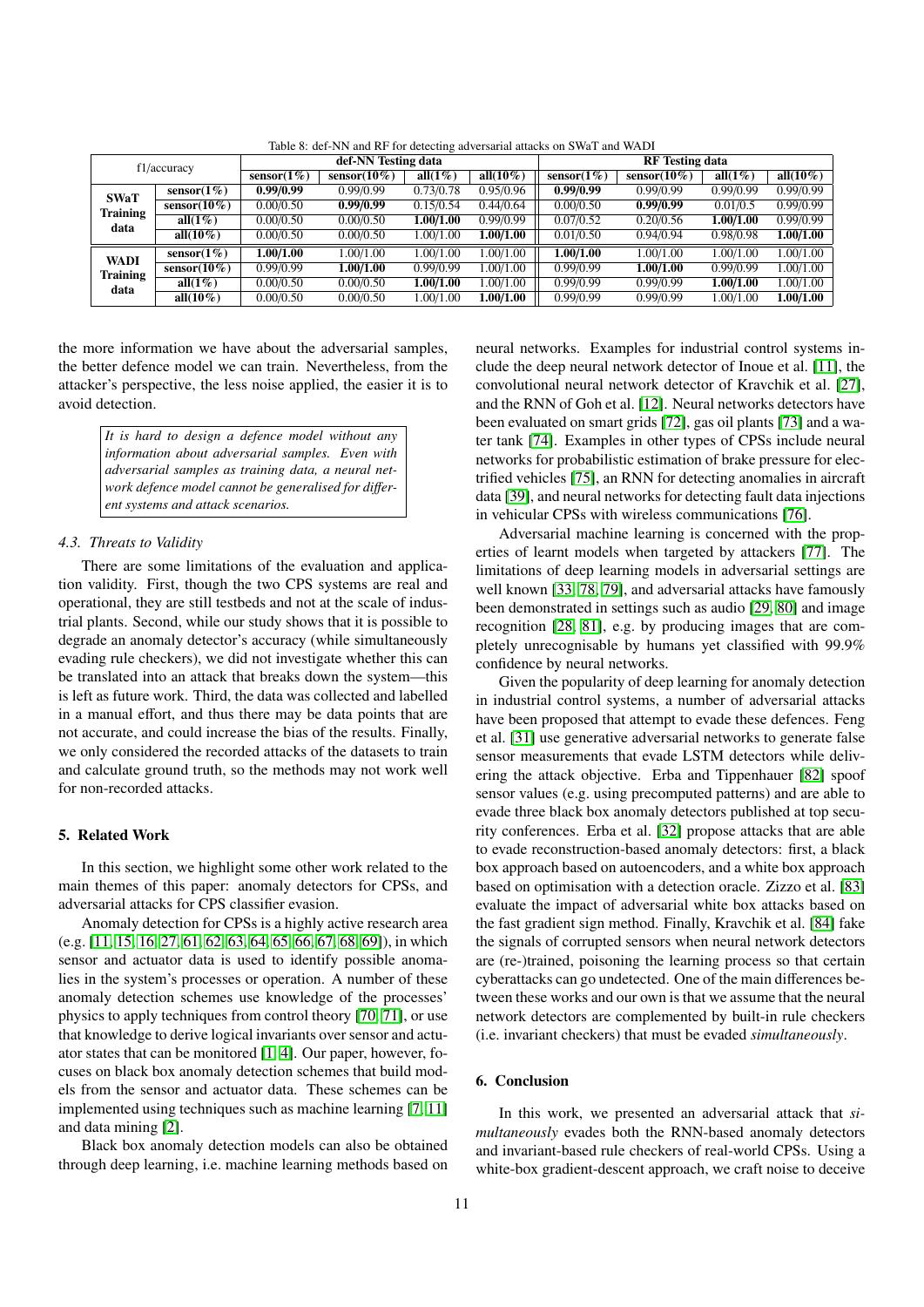detectors into assigning the wrong classification (allowing conventional attacks to be masked), then use a GA to optimise the manipulations so as to avoid violating any rule checkers that are present. We tested the defence mechanisms of two real-world critical infrastructure testbeds against our attack, finding that we were able to successfully reduce classification accuracy by over 50%, suggesting that RNN-based anomaly detectors may be vulnerable against adversarial attacks even in the presence of other defence mechanisms such as rule checkers. Finally, we explored the possibility of mitigating attacks by training on adversarial samples, but found it was difficult to detect adversarial attacks in general unless they involved large amounts of noise.

#### Declaration of Competing Interests

None.

# References

- <span id="page-11-0"></span>[1] S. Adepu, A. Mathur, Using process invariants to detect cyber attacks on a water treatment system, in: Proc. International Conference on ICT Systems Security and Privacy Protection (SEC 2016), Vol. 471 of IFIP AICT, Springer, 2016, pp. 91–104.
- <span id="page-11-1"></span>[2] C. Feng, V. R. Palleti, A. Mathur, D. Chana, A systematic framework to generate invariants for anomaly detection in industrial control systems, in: Proc. Annual Network and Distributed System Security Symposium (NDSS 2019), The Internet Society, 2019.
- <span id="page-11-2"></span>[3] C. H. Yoong, V. R. Palleti, A. Silva, C. M. Poskitt, Towards systematically deriving defence mechanisms from functional requirements of cyber-physical systems, in: Proc. ACM Cyber-Physical System Security Workshop (CPSS 2020), ACM, 2020, pp. 11–22.
- <span id="page-11-3"></span>[4] C. H. Yoong, V. R. Palleti, R. R. Maiti, A. Silva, C. M. Poskitt, Deriving invariant checkers for critical infrastructure using axiomatic design principles, Cybersecurity 4 (1) (2021) 6.
- <span id="page-11-4"></span>[5] J. Valente, C. A. Barreto, A. A. Cárdenas, Cyber-physical systems attestation, in: Proc. IEEE International Conference on Distributed Computing in Sensor Systems (DCOSS 2014), IEEE Computer Society, 2014, pp. 354–357.
- <span id="page-11-5"></span>[6] T. P. Roth, B. M. McMillin, Physical attestation in the smart grid for distributed state verification, in: Proc. IEEE Annual Computer Software and Applications Conference (COMPSAC 2017), IEEE Computer Society, 2017, pp. 626–627. [doi:10.1109/COMPSAC.2017.188](https://doi.org/10.1109/COMPSAC.2017.188).
- <span id="page-11-6"></span>[7] Y. Chen, C. M. Poskitt, J. Sun, Learning from mutants: Using code mutation to learn and monitor invariants of a cyber-physical system, in: Proc. IEEE Symposium on Security and Privacy (S&P 2018), IEEE Computer Society, 2018, pp. 648–660.
- <span id="page-11-7"></span>[8] D. Formby, P. Srinivasan, A. M. Leonard, J. D. Rogers, R. A. Beyah, Who's in control of your control system? Device fingerprinting for cyberphysical systems, in: Proc. Annual Network and Distributed System Security Symposium (NDSS 2016), The Internet Society, 2016.
- <span id="page-11-8"></span>[9] C. M. Ahmed, A. P. Mathur, M. Ochoa, NoiSense Print: Detecting data integrity attacks on sensor measurements using hardware-based fingerprints, ACM Transactions on Privacy and Security 24 (1) (2020). [doi:10.1145/3410447](https://doi.org/10.1145/3410447).
- <span id="page-11-9"></span>[10] V. Chandola, A. Banerjee, V. Kumar, Anomaly detection: A survey, ACM Comput. Surv. 41 (3) (2009) 15:1–15:58. [doi:10.1145/1541880.](https://doi.org/10.1145/1541880.1541882) [1541882](https://doi.org/10.1145/1541880.1541882).
- <span id="page-11-10"></span>[11] J. Inoue, Y. Yamagata, Y. Chen, C. M. Poskitt, J. Sun, Anomaly detection for a water treatment system using unsupervised machine learning, in: Proc. IEEE International Conference on Data Mining Workshops (ICDMW 2017): Data Mining for Cyberphysical and Industrial Systems (DMCIS 2017), IEEE, 2017, pp. 1058–1065.
- <span id="page-11-11"></span>[12] J. Goh, S. Adepu, M. Tan, Z. S. Lee, Anomaly detection in cyber physical systems using recurrent neural networks, in: 2017 IEEE 18th International Symposium on High Assurance Systems Engineering (HASE), IEEE, 2017, pp. 140–145.
- <span id="page-11-12"></span>[13] F. Cheng, T. Li, D. Chana., Bloom filters and lstm networks for anomaly detection in industrial control systems, in: 47th IEEE/IFIP International Conference on Dependable Systems and Networks (DSN 2017), IEEE, Washington D.C. , USA, 2017, pp. 1–12.
- <span id="page-11-13"></span>[14] Z. Zohrevand, U. Glasser, H. Y. Shahir, M. A. Tayebi, R. Costanzo, Hidden markov based anomaly detection for water supply systems, in: 2016 IEEE International Conference on Big Data (Big Data), 2016, pp. 1551– 1560.
- <span id="page-11-14"></span>[15] T. K. Das, S. Adepu, J. Zhou, Anomaly detection in industrial control systems using logical analysis of data, Computers & Security 96 (2020).
- <span id="page-11-15"></span>[16] T. Schmidt, F. Hauer, A. Pretschner, Automated anomaly detection in CPS log files - A time series clustering approach, in: Proc. International Conference on Computer Safety, Reliability, and Security (SAFECOMP 2020), Vol. 12234 of LNCS, Springer, 2020, pp. 179–194.
- <span id="page-11-16"></span>[17] Y. Luo, Y. Xiao, L. Cheng, G. Peng, D. D. Yao, Deep learning-based anomaly detection in cyber-physical systems: Progress and opportunities, arXiv preprint arXiv:2003.13213 (2020).
- <span id="page-11-17"></span>[18] J. Goh, S. Adepu, K. N. Junejo, A. Mathur, A dataset to support research in the design of secure water treatment systems, in: International Conference on Critical Information Infrastructures Security, Springer, 2016, pp. 88–99.
- <span id="page-11-18"></span>[19] S. Adepu, A. Mathur, Assessing the effectiveness of attack detection at a hackfest on industrial control systems, IEEE Transactions on Sustainable Computing (2018).
- <span id="page-11-19"></span>[20] Y. Chen, C. M. Poskitt, J. Sun, S. Adepu, F. Zhang, Learning-guided network fuzzing for testing cyber-physical system defences, in: Proc. IEEE/ACM International Conference on Automated Software Engineering (ASE 2019), IEEE Computer Society, 2019, pp. 962–973.
- <span id="page-11-20"></span>[21] Y. Chen, B. Xuan, C. M. Poskitt, J. Sun, F. Zhang, Active fuzzing for testing and securing cyber-physical systems, in: Proc. ACM SIGSOFT International Symposium on Software Testing and Analysis (ISSTA 2020), ACM, 2020, pp. 14–26.
- <span id="page-11-21"></span>[22] E. Hodo, X. Bellekens, A. Hamilton, P.-L. Dubouilh, E. Iorkyase, C. Tachtatzis, R. Atkinson, Threat analysis of IoT networks using artificial neural network intrusion detection system, in: 2016 International Symposium on Networks, Computers and Communications (ISNCC), IEEE, 2016, pp. 1–6.
- <span id="page-11-22"></span>[23] A. M. Kosek, Contextual anomaly detection for cyber-physical security in Smart Grids based on an artificial neural network model, in: 2016 Joint Workshop on Cyber- Physical Security and Resilience in Smart Grids (CPSR-SG), IEEE, Vienna, Austria, 2016, pp. 1–6.
- <span id="page-11-23"></span>[24] A. Sargolzaei, C. D. Crane, A. Abbaspour, S. Noei, A Machine Learning Approach for Fault Detection in Vehicular Cyber-Physical Systems, in: 2016 15th IEEE International Conference on Machine Learning and Applications (ICMLA), IEEE, Anaheim, CA, USA, 2016, pp. 636–640.
- <span id="page-11-24"></span>[25] M. Canizo, I. Triguero, A. Conde, E. Onieva, Multi-head CNN–RNN for multi-time series anomaly detection: An industrial case study, Neurocomputing 363 (2019) 246–260.
- <span id="page-11-25"></span>[26] Z. Li, J. Li, Y. Wang, K. Wang, A deep learning approach for anomaly detection based on SAE and LSTM in mechanical equipment, The International Journal of Advanced Manufacturing Technology 103 (1-4) (2019) 499–510.
- <span id="page-11-26"></span>[27] M. Kravchik, A. Shabtai, Detecting cyber attacks in industrial control systems using convolutional neural networks, in: Proc. Workshop on Cyber-Physical Systems Security and PrivaCy (CPS-SPC 2018), ACM, 2018, pp. 72–83.
- <span id="page-11-27"></span>[28] A. Kurakin, I. Goodfellow, S. Bengio, Adversarial examples in the physical world, arXiv preprint arXiv:1607.02533 (2016).
- <span id="page-11-28"></span>[29] N. Carlini, D. Wagner, Audio Adversarial Examples: Targeted Attacks on Speech-to-Text, IEEE, San Francisco, CA, 2018, pp. 1–7.
- <span id="page-11-29"></span>[30] K. Grosse, N. Papernot, P. Manoharan, M. Backes, P. McDaniel, Adversarial examples for malware detection, in: European Symposium on Research in Computer Security, Springer, 2017, pp. 62–79.
- <span id="page-11-30"></span>[31] C. Feng, T. Li, Z. Zhu, D. Chana, A deep learning-based framework for conducting stealthy attacks in industrial control systems, CoRR abs/1709.06397 (2017).
- <span id="page-11-31"></span>[32] A. Erba, R. Taormina, S. Galelli, M. Pogliani, M. Carminati, S. Zanero, N. O. Tippenhauer, Constrained concealment attacks against reconstruction-based anomaly detectors in industrial control systems, in: Proc. Annual Computer Security Applications Conference (ACSAC 2020), ACM, 2020, pp. 480–495. [doi:10.1145/3427228.3427660](https://doi.org/10.1145/3427228.3427660).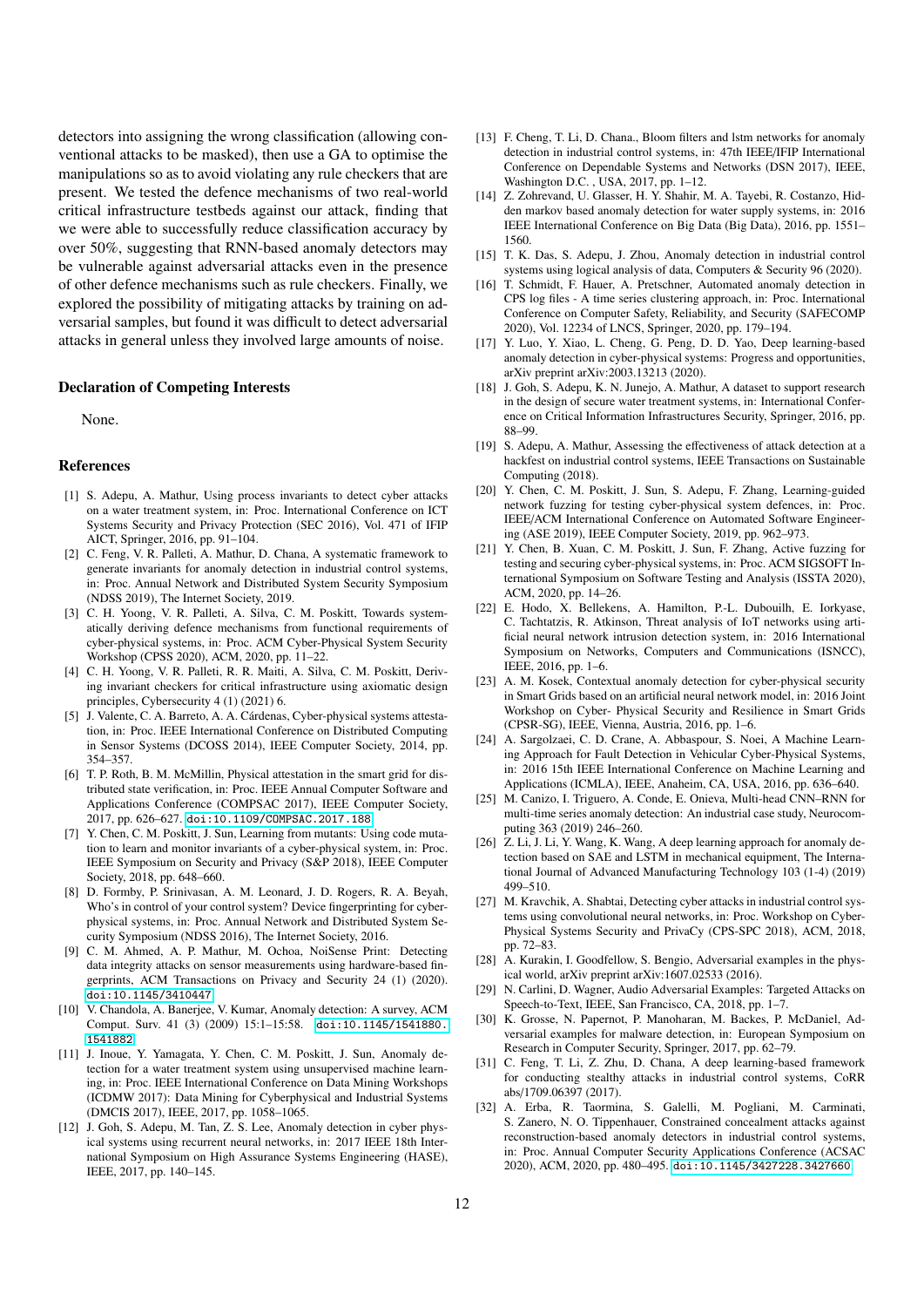- <span id="page-12-0"></span>[33] N. Papernot, P. McDaniel, S. Jha, M. Fredrikson, Z. B. Celik, A. Swami, The limitations of deep learning in adversarial settings, in: 2016 IEEE European Symposium on Security and Privacy (EuroS&P), IEEE, 2016, pp. 372–387.
- <span id="page-12-1"></span>[34] A. P. Mathur, N. O. Tippenhauer, SWaT: a water treatment testbed for research and training on ICS security, in: Proc. International Workshop on Cyber-physical Systems for Smart Water Networks (CySWATER 2016), IEEE Computer Society, 2016, pp. 31–36.
- <span id="page-12-2"></span>[35] C. M. Ahmed, V. R. Palleti, A. P. Mathur, WADI: a water distribution testbed for research in the design of secure cyber physical systems, in: Proc. International Workshop on Cyber-Physical Systems for Smart Water Networks (CySWATER 2017), ACM Press, Pittsburgh, Pennsylvania, 2017, pp. 25–28. [doi:10.1145/3055366.3055375](https://doi.org/10.1145/3055366.3055375).
- <span id="page-12-3"></span>[36] R. Alur, Principles of cyber-physical systems, MIT Press, 2015.
- <span id="page-12-4"></span>[37] J. Giraldo, D. I. Urbina, A. Cardenas, J. Valente, M. A. Faisal, J. Ruths, N. O. Tippenhauer, H. Sandberg, R. Candell, A survey of physics-based attack detection in cyber-physical systems, ACM Computing Surveys 51 (4) (2018) 76:1–76:36. [doi:10.1145/3203245](https://doi.org/10.1145/3203245).
- <span id="page-12-5"></span>[38] N. Papernot, P. McDaniel, A. Swami, R. Harang, Crafting adversarial input sequences for recurrent neural networks, in: MILCOM 2016-2016 IEEE Military Communications Conference, IEEE, 2016, pp. 49–54.
- <span id="page-12-6"></span>[39] A. Nanduri, L. Sherry, Anomaly detection in aircraft data using Recurrent Neural Networks (RNN), in: 2016 Integrated Communications Navigation and Surveillance (ICNS), IEEE, Herndon, VA, USA, 2016, pp. 5C2–1–5C2–8. [doi:10.1109/ICNSURV.2016.7486356](https://doi.org/10.1109/ICNSURV.2016.7486356).
- <span id="page-12-7"></span>[40] P. Filonov, F. Kitashov, A. Lavrentyev, RNN-based early cyberattack detection for the Tennessee Eastman process, arXiv preprint arXiv:1709.02232 (2017).
- <span id="page-12-8"></span>[41] M. Sheikhan, Z. Jadidi, A. Farrokhi, Intrusion detection using reducedsize rnn based on feature grouping, Neural Computing and Applications 21 (6) (2012) 1185–1190.
- <span id="page-12-9"></span>[42] A. Singh, Anomaly detection for temporal data using long short-term memory (LSTM) (2017).
- <span id="page-12-10"></span>[43] S. Hochreiter, J. Schmidhuber, Long short-term memory, Neural Comput. 9 (8) (1997) 1735–1780. [doi:10.1162/neco.1997.9.8.1735](https://doi.org/10.1162/neco.1997.9.8.1735).
- <span id="page-12-11"></span>[44] J. R. Bray, J. T. Curtis, An Ordination of the Upland Forest Communities of Southern Wisconsin, Ecological Monographs 27 (4) (1957) 325–349. [doi:10.2307/1942268](https://doi.org/10.2307/1942268).
- <span id="page-12-12"></span>[45] Y. Gong, C. Poellabauer, Crafting adversarial examples for speech paralinguistics applications, arXiv preprint arXiv:1711.03280 (2017).
- <span id="page-12-13"></span>[46] F. Marra, D. Gragnaniello, L. Verdoliva, On the vulnerability of deep learning to adversarial attacks for camera model identification, Signal Processing: Image Communication 65 (2018) 240–248.
- <span id="page-12-14"></span>[47] M. Usama, J. Qadir, A. Al-Fuqaha, Adversarial attacks on cognitive selforganizing networks: The challenge and the way forward, in: 2018 IEEE 43rd Conference on Local Computer Networks Workshops (LCN Workshops), IEEE, 2018, pp. 90–97.
- <span id="page-12-15"></span>[48] S. Huang, N. Papernot, I. Goodfellow, Y. Duan, P. Abbeel, Adversarial attacks on neural network policies, arXiv preprint arXiv:1702.02284 (2017).
- <span id="page-12-16"></span>[49] I. J. Goodfellow, J. Shlens, C. Szegedy, Explaining and harnessing adversarial examples, arXiv preprint arXiv:1412.6572 (2014).
- <span id="page-12-17"></span>[50] S. Mitra, T. Wongpiromsarn, R. M. Murray, Verifying cyber-physical interactions in safety-critical systems, IEEE Security & Privacy 11 (4) (2013) 28–37.
- <span id="page-12-18"></span>[51] R. Akella, B. M. McMillin, Model-checking BNDC properties in cyberphysical systems, in: 2009 33rd Annual IEEE International Computer Software and Applications Conference, Vol. 1, IEEE, 2009, pp. 660–663.
- <span id="page-12-19"></span>[52] D. E. Goldberg, Genetic Algorithms in Search Optimization and Machine Learning, 1989. [doi:10.5860/choice.27-0936](https://doi.org/10.5860/choice.27-0936).
- <span id="page-12-20"></span>[53] iTrust, Dataset and models, [https://itrust.sutd.edu.sg/](https://itrust.sutd.edu.sg/dataset/) [dataset/](https://itrust.sutd.edu.sg/dataset/).
- <span id="page-12-21"></span>[54] J. Wang, J. Sun, Y. Jia, S. Qin, Z. Xu, Towards 'verifying' a water treatment system, in: International Symposium on Formal Methods, Springer, 2018, pp. 73–92.
- <span id="page-12-22"></span>[55] M. G. Raman, N. Somu, A. P. Mathur, Anomaly detection in critical infrastructure using probabilistic neural network, in: International Conference on Applications and Techniques in Information Security, Springer, 2019, pp. 129–141.
- <span id="page-12-23"></span>[56] Y. Chen, C. M. Poskitt, J. Sun, Towards learning and verifying invariants of cyber-physical systems by code mutation, in: Proc. International Sym-

posium on Formal Methods (FM 2016), Vol. 9995 of LNCS, Springer, 2016, pp. 155–163.

- <span id="page-12-24"></span>[57] D. Shalyga, P. Filonov, A. Lavrentyev, Anomaly detection for water treatment system based on neural network with automatic architecture optimization, arXiv preprint arXiv:1807.07282 (2018).
- <span id="page-12-25"></span>[58] F. Chollet, Keras, <https://github.com/fchollet/keras> (2015).
- <span id="page-12-26"></span>[59] Y. Jia, Supplementary materials, [https://github.com/jiayifan21/](https://github.com/jiayifan21/aa_rnn_cps)  $aa$ \_rnn\_cps  $(2020)$ .
- <span id="page-12-27"></span>[60] F. Pedregosa, G. Varoquaux, A. Gramfort, V. Michel, B. Thirion, O. Grisel, M. Blondel, P. Prettenhofer, R. Weiss, V. Dubourg, J. Vanderplas, A. Passos, D. Cournapeau, M. Brucher, M. Perrot, E. Duchesnay, Scikit-learn: Machine Learning in Python , Journal of Machine Learning Research 12 (2011) 2825–2830.
- <span id="page-12-28"></span>[61] L. Cheng, K. Tian, D. D. Yao, Orpheus: Enforcing cyber-physical execution semantics to defend against data-oriented attacks, in: Proc. Annual Computer Security Applications Conference (ACSAC 2017), ACM, 2017, pp. 315–326.
- <span id="page-12-29"></span>[62] Y. Harada, Y. Yamagata, O. Mizuno, E. Choi, Log-based anomaly detection of CPS using a statistical method, in: Proc. International Workshop on Empirical Software Engineering in Practice (IWESEP 2017), IEEE, 2017, pp. 1–6.
- <span id="page-12-30"></span>[63] F. Pasqualetti, F. Dorfler, F. Bullo, Cyber-physical attacks in power networks: Models, fundamental limitations and monitor design, in: Proc. IEEE Conference on Decision and Control and European Control Conference (CDC-ECC 2011), IEEE, 2011, pp. 2195–2201.
- <span id="page-12-31"></span>[64] E. Aggarwal, M. Karimibiuki, K. Pattabiraman, A. Ivanov, CORGIDS: A correlation-based generic intrusion detection system, in: Proc. Workshop on Cyber-Physical Systems Security and PrivaCy (CPS-SPC 2018), ACM, 2018, pp. 24–35.
- <span id="page-12-32"></span>[65] W. Aoudi, M. Iturbe, M. Almgren, Truth will out: Departure-based process-level detection of stealthy attacks on control systems, in: Proc. ACM SIGSAC Conference on Computer and Communications Security (CCS 2018), ACM, 2018, pp. 817–831.
- <span id="page-12-33"></span>[66] Z. He, A. Raghavan, G. Hu, S. M. Chai, R. B. Lee, Power-grid controller anomaly detection with enhanced temporal deep learning, in: Proc. IEEE International Conference On Trust, Security And Privacy In Computing And Communications (TrustCom 2019), IEEE, 2019, pp. 160–167.
- <span id="page-12-34"></span>[67] Q. Lin, S. Adepu, S. Verwer, A. Mathur, TABOR: A graphical modelbased approach for anomaly detection in industrial control systems, in: Proc. Asia Conference on Computer and Communications Security (AsiaCCS 2018), ACM, 2018, pp. 525–536.
- <span id="page-12-35"></span>[68] V. Narayanan, R. B. Bobba, Learning based anomaly detection for industrial arm applications, in: Proc. Workshop on Cyber-Physical Systems Security and PrivaCy (CPS-SPC 2018), ACM, 2018, pp. 13–23.
- <span id="page-12-36"></span>[69] P. Schneider, K. Böttinger, High-performance unsupervised anomaly detection for cyber-physical system networks, in: Proc. Workshop on Cyber-Physical Systems Security and PrivaCy (CPS-SPC 2018), ACM, 2018, pp. 1–12.
- <span id="page-12-37"></span>[70] H. Choi, W. Lee, Y. Aafer, F. Fei, Z. Tu, X. Zhang, D. Xu, X. Xinyan, Detecting attacks against robotic vehicles: A control invariant approach, in: Proc. ACM SIGSAC Conference on Computer and Communications Security (CCS 2018), ACM, 2018, pp. 801–816.
- <span id="page-12-38"></span>[71] R. Quinonez, J. Giraldo, L. E. Salazar, E. Bauman, A. A. Cárdenas, Z. Lin, SAVIOR: securing autonomous vehicles with robust physical invariants, in: Proc. USENIX Security Symposium (USENIX 2020), USENIX Association, 2020, pp. 895–912.
- <span id="page-12-39"></span>[72] A. M. Kosek, Contextual anomaly detection for cyber-physical security in smart grids based on an artificial neural network model, in: 2016 Joint Workshop on Cyber-Physical Security and Resilience in Smart Grids (CPSR-SG), IEEE, 2016, pp. 1–6.
- <span id="page-12-40"></span>[73] P. Filonov, A. Lavrentyev, A. Vorontsov, Multivariate Industrial Time Series with Cyber-Attack Simulation: Fault Detection Using an LSTMbased Predictive Data Model, arXiv:1612.06676 (Dec. 2016).
- <span id="page-12-41"></span>[74] B. Eiteneuer, O. Niggemann, LSTM for model-based anomaly detection in cyber-physical systems, in: DX@ Safeprocess, 2018.
- <span id="page-12-42"></span>[75] C. Lv, Y. Xing, J. Zhang, X. Na, Y. Li, T. Liu, D. Cao, F.-Y. Wang, Levenberg–marquardt backpropagation training of multilayer neural networks for state estimation of a safety-critical cyber-physical system, IEEE Transactions on Industrial Informatics 14 (8) (2017) 3436–3446.
- <span id="page-12-43"></span>[76] A. Sargolzaei, C. D. Crane, A. Abbaspour, S. Noei, A machine learning approach for fault detection in vehicular cyber-physical systems, in: 2016